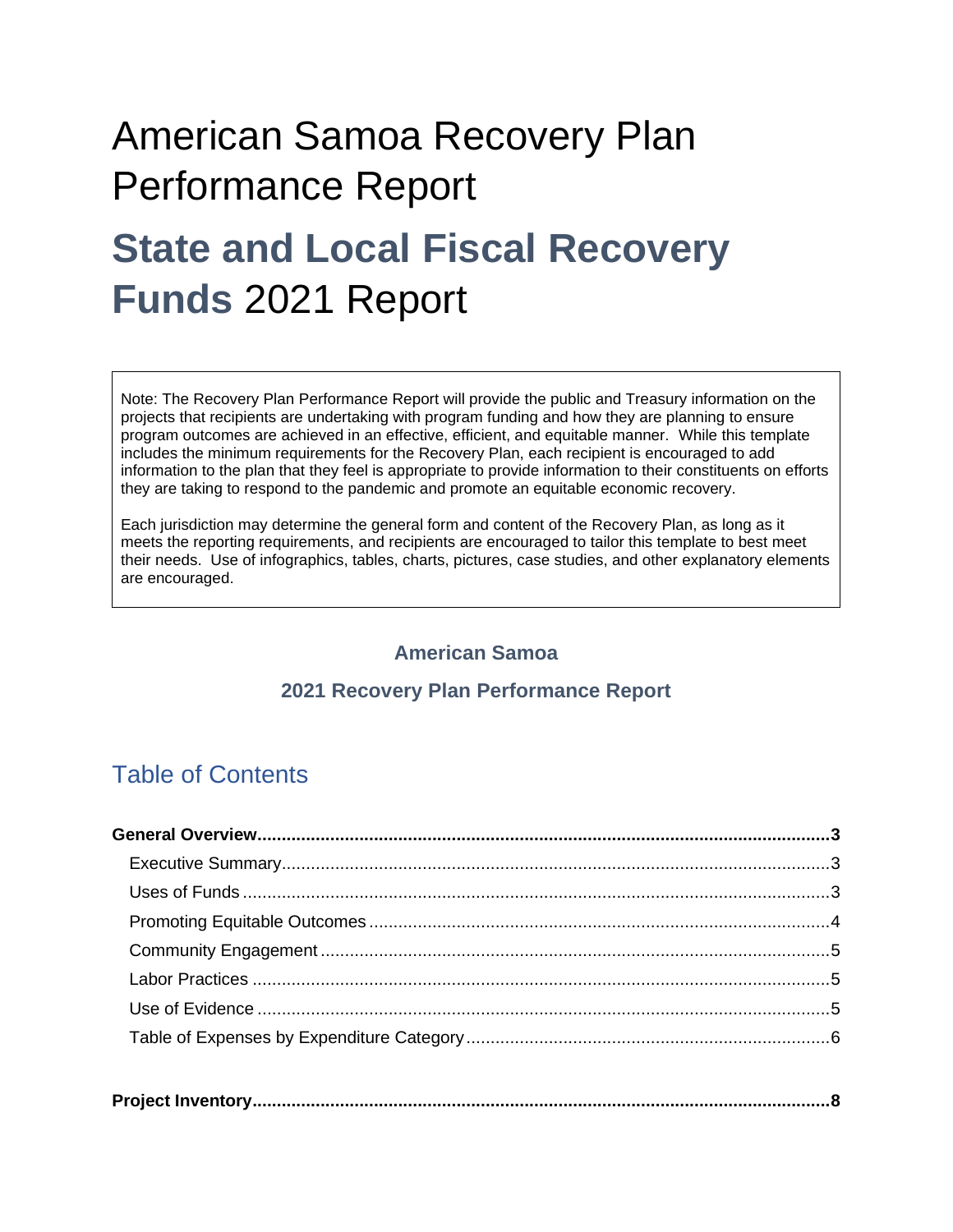|--|--|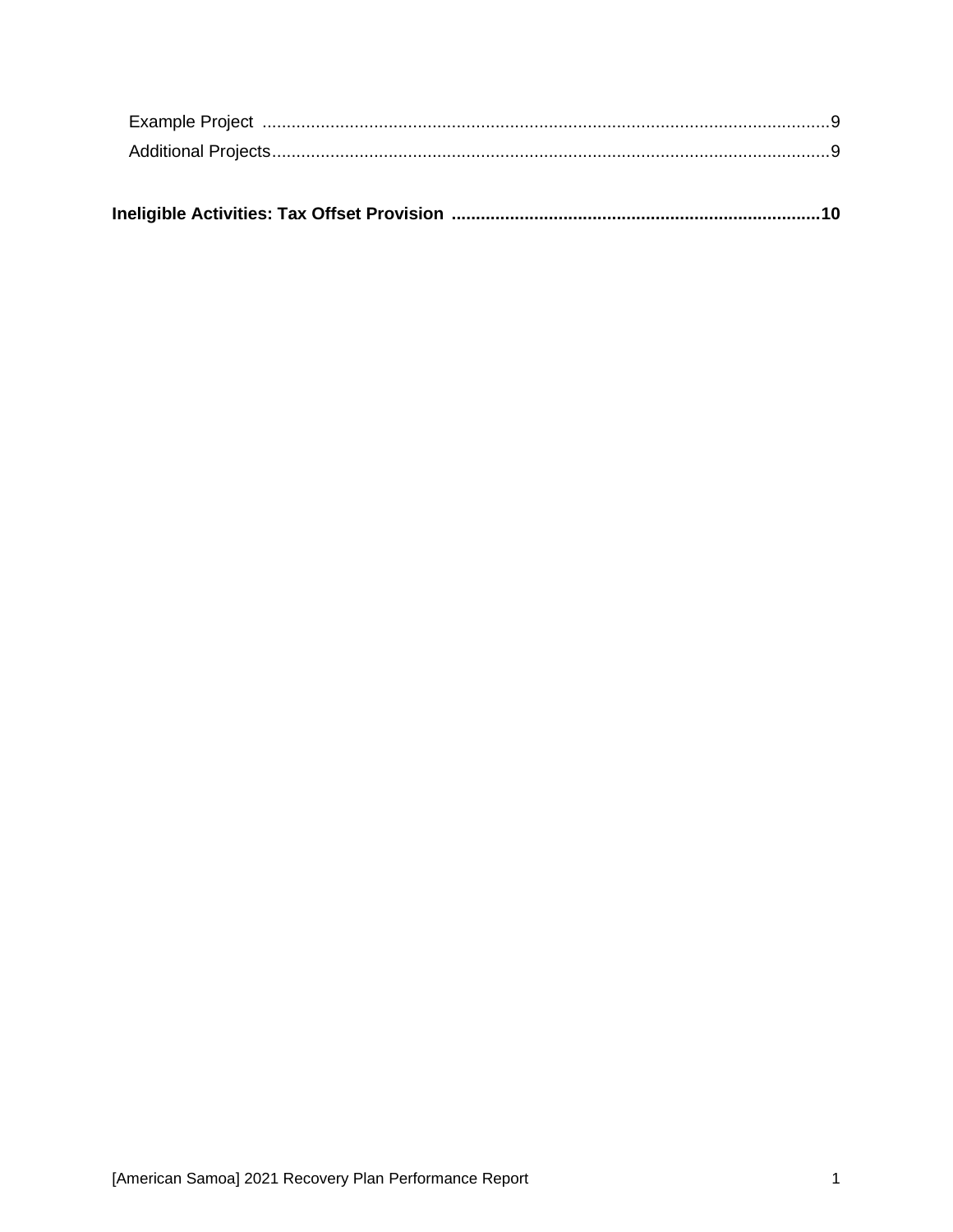#### GENERAL OVERVIEW

#### **Executive Summary**

*In this section, provide a high-level overview of the jurisdiction's intended and actual uses of funding including, but not limited to: the jurisdiction's plan for use of funds to promote a response to the pandemic and economic recovery, key outcome goals, progress to date on those outcomes, and any noteworthy challenges or opportunities identified during the reporting period. See Section C(1) on page 24 of the Reporting Guidance for additional information.* 

American Samoa remains the only part of the United States of America and its Territories that has been blessed with zero cases of locally transmitted COVID-19 virus. While we are grateful for this blessing, it was not accidental that American Samoa has remained COVID-19 free. It required tremendous sacrifice by the people of American Samoa to keep their loved ones safe and protected. We are fortunate to have the support and federal assistance of the various COVID-19 relief and recovery funds to help meet the challenges as a result of the COVID-19 pandemic and the public health emergency declaration.

Our leaders drew upon the lessons of our history, specifically the 1918 Spanish pandemic that decimated our neighbors 80 miles to the West that lost an estimated 20% of their population as their borders remained open during the critical early stages of the spread. As a result of the first Public Emergency Declaration in March 2020, American Samoa closed its borders as part of its strategy to mitigate the transmission of the Coronavirus that had grown to become a global pandemic. Our borders remain closed to regular commercial travel and all authorized travel by air or sea follow careful protocols to minimize the risk of exposure or transmission of the COVID-19 virus.

The American Samoa ARPA Recovery Plan has been developed to address key territorial challenges that have been exacerbated as a result of the Public Emergency Declaration relating to our limited healthcare services and treatment capacity available in the Territory and the negative impact to our economic drivers as a result of the public health emergency declaration.

American Samoa has a single acute medical facility to serve all its residents. The LBJ Hospital has a total of 124 medical beds and only 10 ICU beds to serve all 7 islands and a population of 52,000 residents. Increasing access to adequate healthcare services and improving treatment options available in American Samoa is a critical need for the territory and has been exacerbated by the COVID-19 pandemic and the public health emergency declaration restricting travel. Improving our healthcare services and treatment available in the territory is the highest priority of this administration to meet our healthcare needs and allow us to reopen our borders and be ready to respond should COVID-19 reach our shores.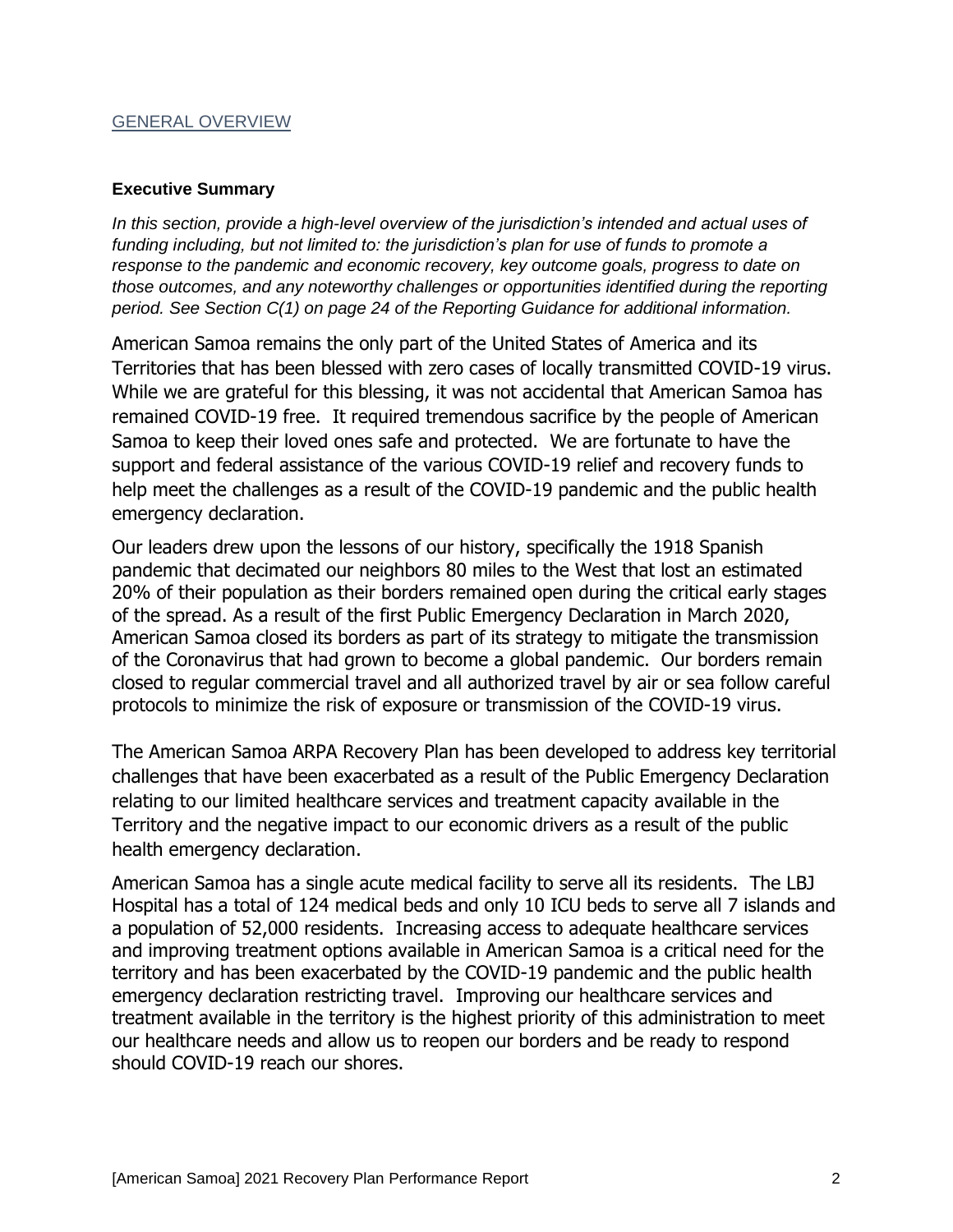Strengthening our seaport and airport facilities and improving sea transportation between the main island of Tutuila, the Manu'a Islands and Aunu'u are critical for transporting supplies, developing businesses and access to healthcare services. The inadequate state of these facilities has been highlighted under our public health emergency declarations and mitigation efforts to keep COVID-19 outside of our borders. Our entire society is 100 percent dependent on goods being able to flow through our single commercial port. Interruptions and delays, which were a common scenario due to the added vessel clearance and inspection protocols, had a direct and negative impact on our businesses and access to basic necessities. It cannot be overstated that our economy exists only so long as vessels are able to safely unload their cargo and commercial fishing vessels are able to be cleared to deliver their catch to the cannery for processing.

The American Samoa ARPA Recovery Plan will allow much needed improvement to our water distribution system, where much of the piping is approaching 60 years in service. These aged pipes are estimated to be leaking up to 60% of water throughout the distribution system.

Improving our connectivity and broadband access across the islands will be critical to ensuring American Samoa is better prepared to operate with the current COVID-19 pandemic and to strengthen our broadband infrastructure for future challenges.

On behalf of the American Samoa Government and the people of American Samoa, we are truly grateful for the federal assistance these ARPA funds provide to address these critical territorial needs. We are committed to ensuring we implement and execute the American Samoa ARPA Recovery Plan in accordance with the statutory and award guidelines.

### **Uses of Funds**

Describe in further detail your jurisdiction's intended and actual uses of the funds, such as how your jurisdiction's approach would help support a strong and equitable recovery from the COVID-19 pandemic and economic downturn. Describe any strategies employed to maximize programmatic impact and effective, efficient, and equitable outcomes. Given the broad eligible uses of funds and the specific needs of the jurisdiction, explain how the funds would support the communities, populations, or individuals in your jurisdiction. Address how you are promoting each of the following Expenditure Categories, to the extent they apply:

- a. Public Health (EC 1)
- b. Negative Economic Impacts (EC 2)
- c. Services to Disproportionately Impacted Communities (EC 3)
- d. Premium Pay (EC 4)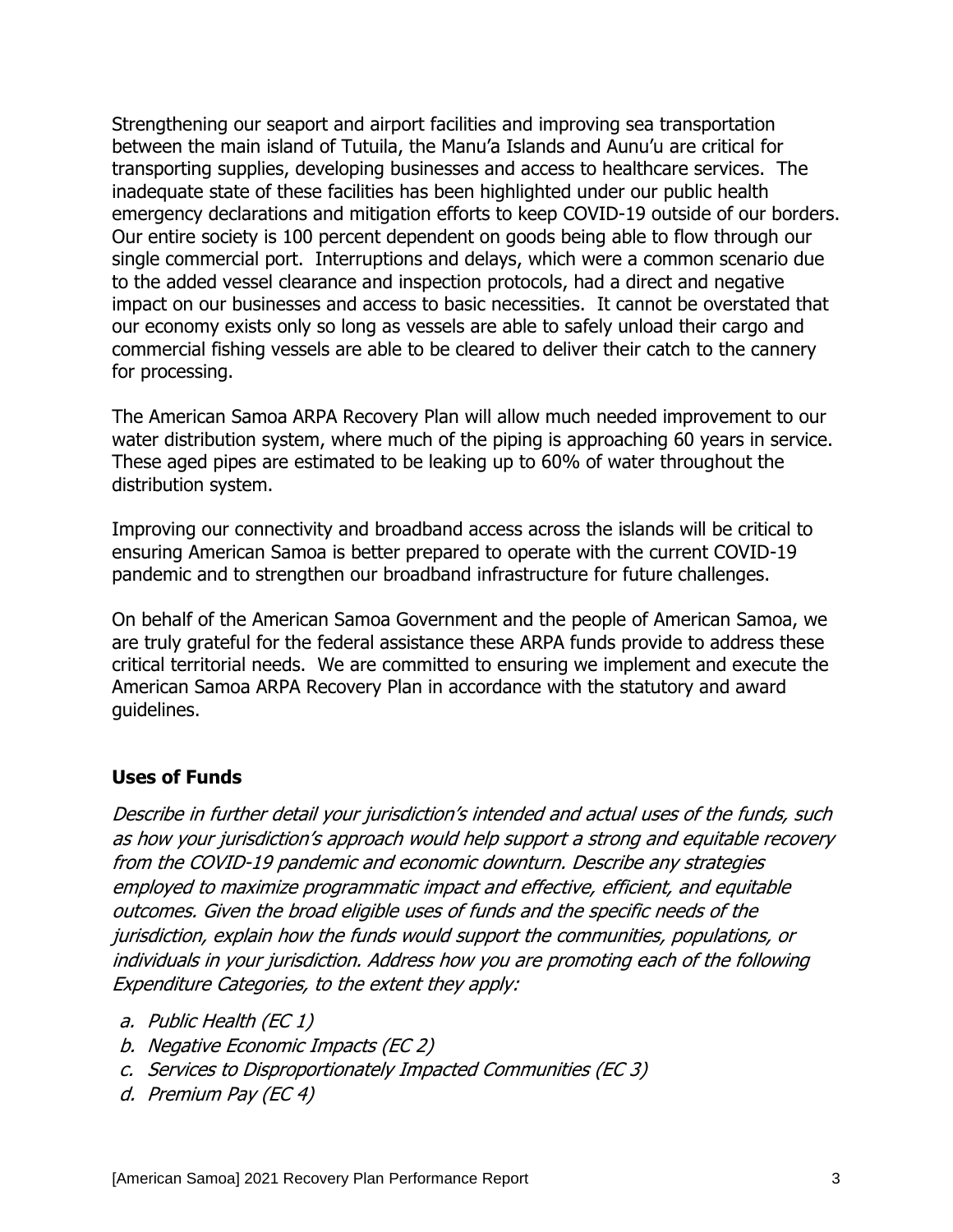- e. Water, sewer, and broadband infrastructure (EC 5)
- f. Revenue Replacement EC 6)

Where appropriate, include information on your jurisdiction's use (or planned use) of other federal recovery funds including other programs under the American Rescue Plan such as Emergency Rental Assistance, Housing Assistance, and so forth, to provide broader context on the overall approach for pandemic recovery.

See Section C(2) on page 24 of the Reporting Guidance for additional information.

#### Use of Funds table

The following table summarizes the intended use of ARPA funds to address the challenges as a result of the COVID-19 pandemic and the public health emergency declaration.

| Section 602. Use of Funds                                    | Percent<br>Allocated | <b>Total</b>     |
|--------------------------------------------------------------|----------------------|------------------|
| (a) To respond to the public health emergency or its         |                      |                  |
| negative economic impacts, including assistance to           |                      |                  |
| households, small businesses, and nonprofits, or aid to      |                      |                  |
| impacted industries such as tourism, travel, and             | 100%                 | \$479,135,254.00 |
| hospitality; d) to make necessary investment into water,     |                      |                  |
| sewer and broadband infrastructure.                          |                      |                  |
|                                                              |                      |                  |
| Capital investment into Healthcare facility                  | 63%                  | \$300,000,000.00 |
| Capital investment into Mental Health facility               | 5%                   | \$24,000,000.00  |
| Capital investment into DOH Community Centers                | 4%                   | \$20,000,000.00  |
| Capital investment into Seaport facility                     | 4%                   | \$20,000,000.00  |
| Capital investment into Airport facility                     | 3%                   | \$15,000,000.00  |
| <b>Travel Safe project</b>                                   | 2%                   | \$8,100,000.00   |
| <b>ARPA Oversight Office Administration</b>                  | 1%                   | \$3,754,000.00   |
| Repatriation/Quarantine program                              | 2%                   | \$10,000,000.00  |
| Capital investment into inter-island transportation          | 2%                   | \$8,000,000.00   |
| Capital investment into Public buildings (Social Distancing, | 3%                   | \$12,000,000.00  |
| Non-profit Organizations (Hope House, NGO's, etc.)           | 1%                   | \$5,000,000.00   |
| Affordable Home loan program                                 | 2%                   | \$8,000,000.00   |
| Small Businesses loan program                                | 2%                   | \$10,000,000.00  |
| <b>ASG Vaccination Program</b>                               | 1%                   | \$5,000,000.00   |
| Upgrade of communication infrastructure (towers,             | 2%                   | 10,000,000.00    |
| Available funds for repairs to water distribution system     | 4%                   | 20,000,000.00    |
| remaining ARPA funds                                         |                      | \$281,254.00     |
|                                                              |                      |                  |
| <b>TOTAL:</b>                                                | 100%                 | \$479,135,254.00 |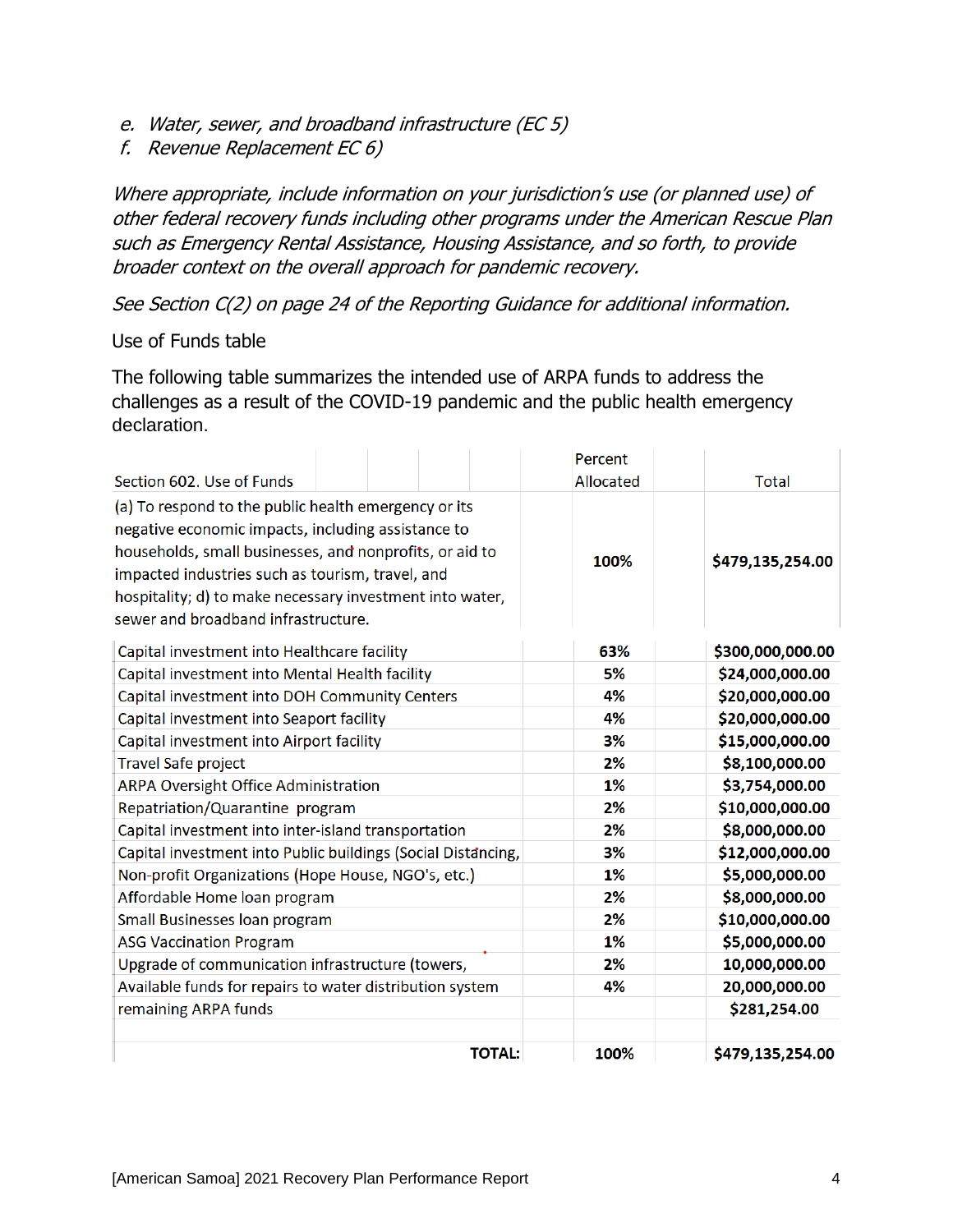## a. Public Health (EC 1)

American Samoa's limited public healthcare system has been a challenge long before the threat of COVID-19 pandemic to provide adequate health care services for the people of American Samoa. Our reliance on a single medical facility, LBJ Hospital with its 124 medical beds and only 10 ICU beds was a significant factor to closing our borders since March 2020 as the first line of defense as the COVID-19 spread across the globe. Our limited services and capacity to handle an outbreak with our current public healthcare services capabilities. Utilizing the ARPA funds to strengthen our capacity to respond to the COVID-19 pandemic and future healthcare emergencies is the top priority for the use of ARPA funds

Improving medical services to the outer islands and outer villages is critical part of our plans to strengthen our response capabilities should COVID-19 reach our shores. The improvements in our community health centers planned will allow the outer islands and villagers better access to healthcare services and better prepare the territory to address issues should the COVID-19 arrive on our shores.

Lastly, a tragic consequence of our border closure saw a significant increase in teen and young adult suicides during 2020. The rise in criminal cases involving illegal methamphetamines and other illegal drugs during the border closure highlighted a desperate need to address this growing problem in American Samoa. Improving our mental health services in American Samoa is an important component in the overall health and wellness of the territory and is sorely lacking presently.

## b. Negative Economic Impacts (EC 2)

All economic activity in American Samoa begins at the only commercial port and only Airport to serve international flights. American Samoa receives 100% of its medical supplies and medicines, food items, general merchandise, building supplies, equipment and mail through these ports. Disruptions in clearing fishing vessels or cargo ships cost businesses money every minute they are delayed. Many of these cargo vessels carrying perishable goods have been on the water for two weeks and goods have been on the vessel for three weeks before they arrive in the territory. As a result of the public health emergency declaration and the protocols imposed to mitigate the possible introduction of the COVID-19 virus, our businesses experienced significant delays in their shipments. As supply chain issues arose in the United States, they were also felt in American Samoa.

Updating, upgrading and/or replacing the current Port facilities will allow commerce to continue with minimal interruptions and delays and still be able to adhere to mitigation protocols established by the public health emergency declarations.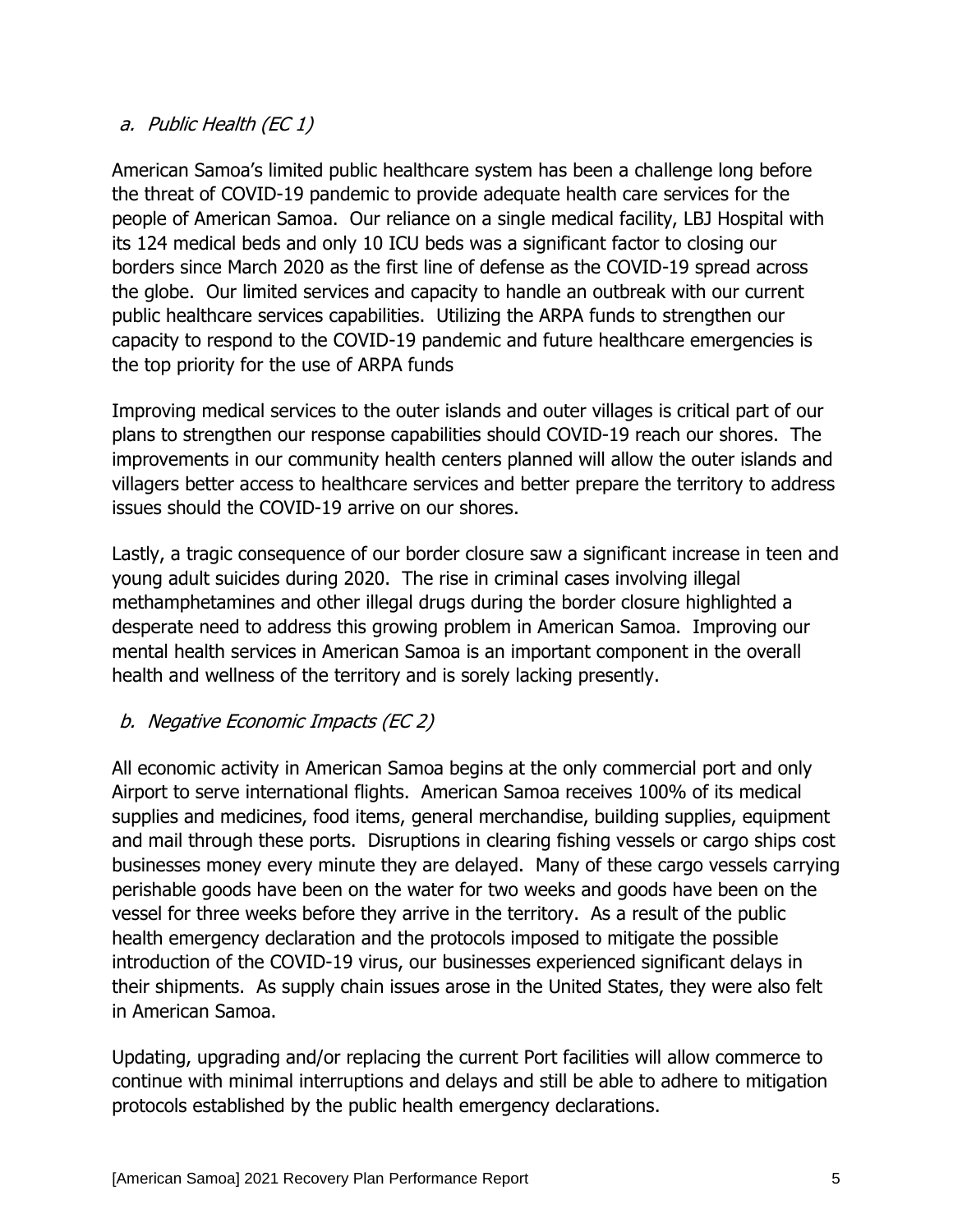c. Services to Disproportionately Impacted Communities (EC 3)

American Samoa ARPA Plan is designed to address territory-wide challenges as a result of the public health emergency declaration and the mitigation protocols to keep American Samoa COVID-19 free. First, American Samoa's healthcare system is publicly funded and operated with one hospital and community centers used by the entire population. Private healthcare services are extremely limited in American Samoa so any capital investment into improving our public healthcare system benefits the entire territory.

Use of ARPA funds for non-profit organizations, home loan program and small business loans will provide various communities within the Territory an opportunity to seek relief and utilize the ARPA funds to address their difficulties as a result of the public health emergency declaration.

*d. Premium Pay (EC 4)*

The American Samoa ARPA Recovery Plan has not nor does it currently intend to expend any SLFRF funds in this category.

*e. Water, sewer, and broadband infrastructure (EC 5)*

The American Samoa ARPA Recovery Plan includes SLFRF funds for water distribution infrastructure projects to improve and reduce water loss due to aging pipe system. SLFRF funds will also be used to improve upload and download speed across the territory to include the Manu'a islands and Aunu'u and the outer villages. Having adequate connectivity and bandwidth is critical to allowing our children to continue their education during a pandemic shutdown and allow for commerce and needed government services to operate.

f. Revenue Replacement EC 6)

The American Samoa ARPA Recovery Plan has not nor does it intend to expend any SLFRF funds in this category.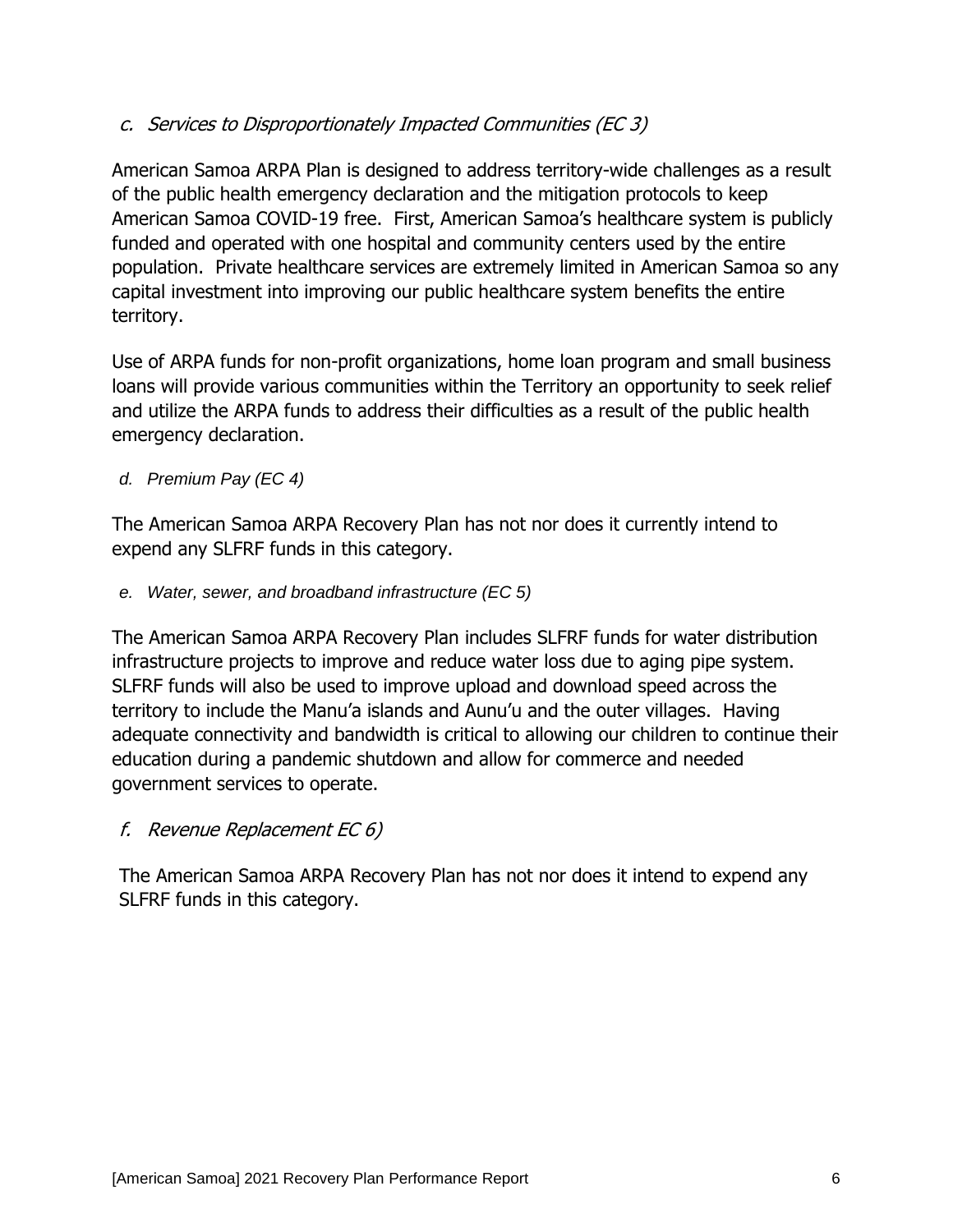| Treasury                                                                              | \$622,446,242 |
|---------------------------------------------------------------------------------------|---------------|
| <b>ARP State and Local Fiscal Recovery Funds - Counties</b>                           | \$10,783,915  |
| ARP State and Local Fiscal Recovery Funds - Non-Entitlement Units of Local Government | \$5,071,819   |
| ARP State and Local Fiscal Recovery Funds - Territories                               | \$479,135,254 |
| <b>ARP Coronavirus Capital Project Fund (CCPF)</b>                                    | \$14,285,714  |
| Coronavirus Relief Fund - U.S. Territory Or Possession                                | \$35,173,620  |
| <b>Emergency Rental Assistance Program</b>                                            | \$9,682,886   |
| <b>Emergency Rental Assistance Program 2</b>                                          | \$8,346,647   |
| Homeowner Assistance Fund                                                             | \$3,732,211   |
| State Small Business Credit Initiative (SSBCI) 2021                                   | \$56,234,176  |

## **Promoting equitable outcomes**

In this section, describe efforts to date and intended outcomes to promote equity. Each annual report to follow must provide an update, using qualitative and quantitative data, on how the recipients' approach achieved or promoted equitable outcomes or progressed against equity goals during the performance period.

Describe efforts to promote equitable outcomes, including how programs were designed with equity in mind. Include how your jurisdiction will consider and measure equity at the various stages of the program, including:

- a. Goals: Are there particular historically underserved, marginalized, or adversely affected groups that you intend to serve?
- b. Awareness: How equal and practical is the ability for residents or businesses to become aware of the services funded by the SLFRF?
- c. Access and Distribution: Are there differences in levels of access to benefits and services across groups? Are there administrative requirements that result in disparities in ability to complete applications or meet eligibility criteria?
- d. Outcomes: Are intended outcomes focused on closing gaps, reaching universal levels of service, or disaggregating progress by race, ethnicity, and other equity dimensions where relevant for the policy objective?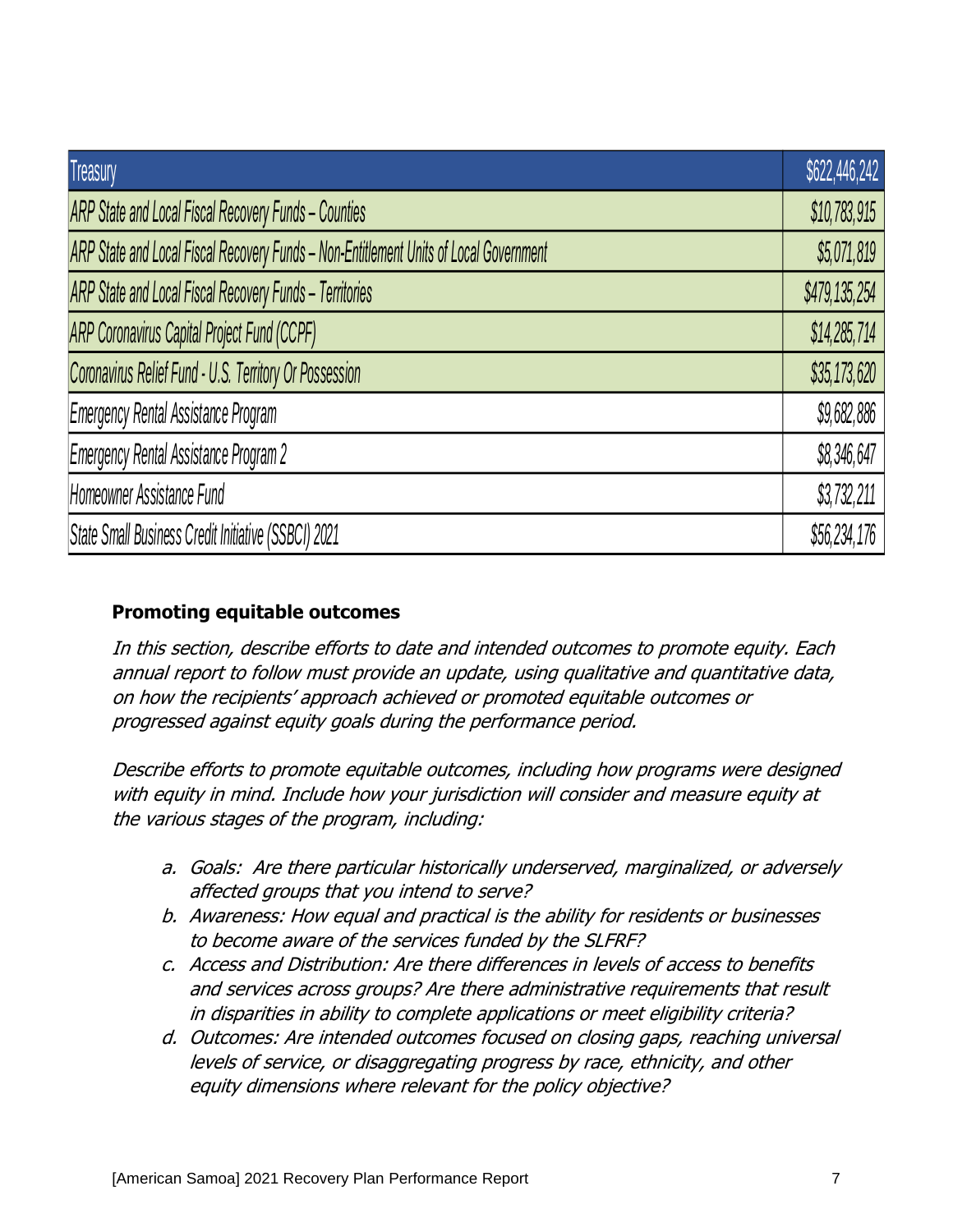Describe how your jurisdiction's planned or current use of funds prioritizes economic and racial equity as a goal, names specific targets intended to produce meaningful equity results at scale, and articulates the strategies to achieve those targets. Explain how your jurisdiction's overall equity strategy translates into the specific services or programs offered by your jurisdiction in the following Expenditure Categories:

- a. Negative Economic Impacts (EC 2): assistance to households, small businesses, and non-profits to address impacts of the pandemic, which have been most severe among low-income populations. This includes assistance with food, housing, and other needs; employment programs for people with barriers to employment who faced negative economic impacts from the pandemic (such as residents of low-income neighborhoods, minorities, disconnected youth, the unemployed, formerly incarcerated people, veterans, and people with disabilities); and other strategies that provide disadvantaged groups with access to education, jobs, and opportunity.
- b. Services to Disproportionately Impacted Communities (EC 3): services to address health disparities and the social determinants of health, build stronger neighborhoods and communities (e.g., affordable housing), address educational disparities (e.g., evidence-based tutoring, community schools, and academic, social-emotional, and mental health supports for high poverty schools), and promote healthy childhood environments (e.g., home visiting, child care).

Describe your jurisdiction's efforts to date and intended outcomes to promote equity using qualitative and quantitative data on how the jurisdiction's approach achieved or promoted equitable outcomes or progressed against equity goals. Describe any constraints or challenges that impacted project success in terms of increasing equity.

Describe the geographic and demographic distribution of funding, including whether it is targeted toward traditionally marginalized communities.

See Section C(3) on pages 24 and 25 of the Reporting Guidance for additional information.

## **Community Engagement**

Describe how your jurisdiction's planned or current use of funds incorporates written, oral, and other forms of input that capture diverse feedback from constituents,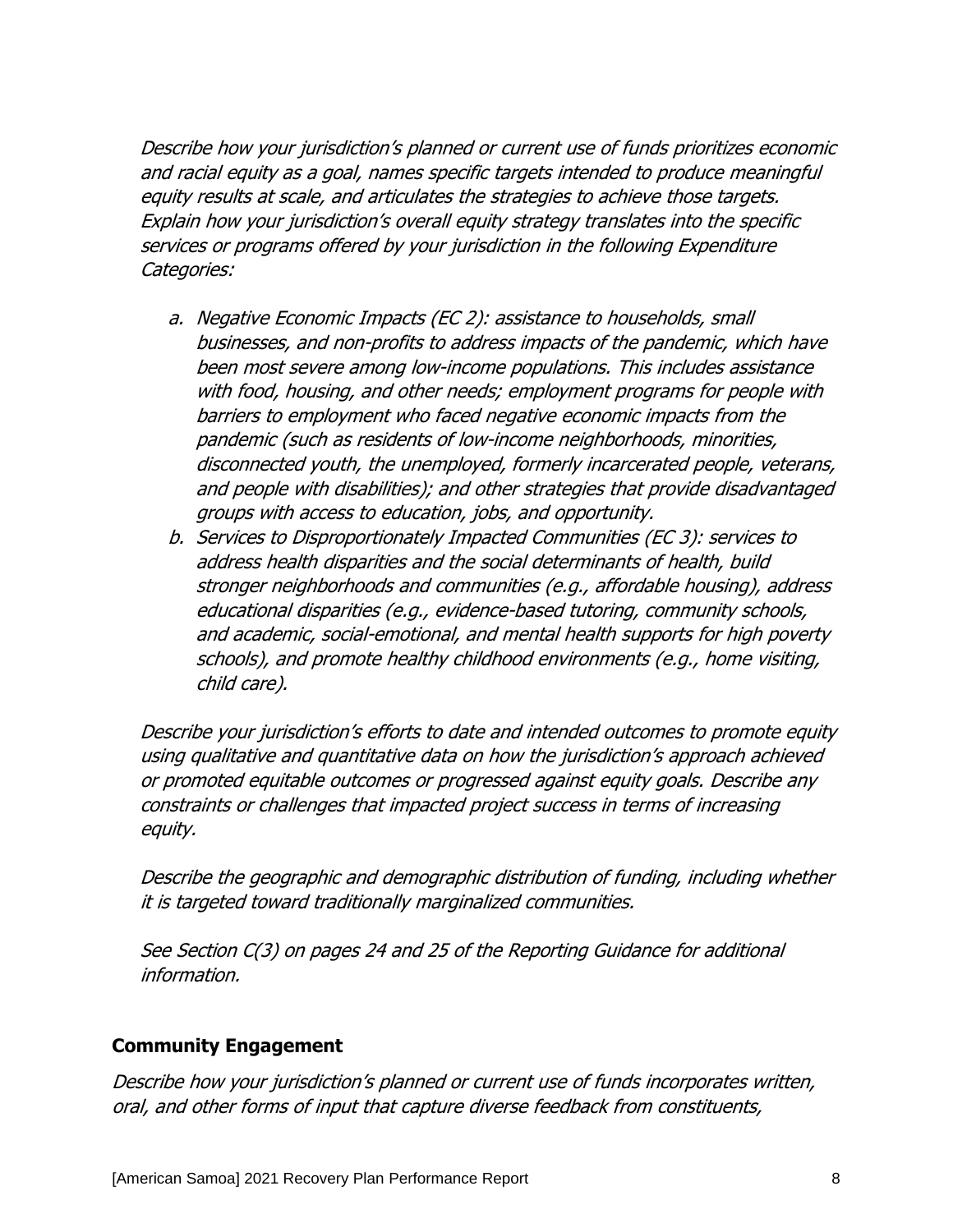community-based organizations, and the communities themselves. Where relevant, this description must include how funds will build the capacity of community organizations to serve people with significant barriers to services, including people of color, people with low incomes, limited English proficiency populations, and other traditionally underserved groups.

## See Section C(4) on page 25 of the Reporting Guidance for additional information.

The American Samoa ARP Oversight Office has been tasked with the public outreach to gather feedback on the American Samoa ARPA Recovery Plan's identified priorities and category allocation.

Guidance from Territorial Leaders emphasized exploring projects and programs that addressed the challenges facing the territory as a result of the COVID-19 pandemic and the public health emergency declaration. To seek projects that allow this once in century funding to meet our present needs and prepares American Samoa for the next pandemic. Incorporating feedback from a wide range of territorial stakeholders was key in developing the American Samoa ARPA Recovery Plan.

The initial general public feedback began before the creation of the AS ARPA Oversight Office. As information became available, input was collected through individual interactions with members in the business community and private sector. There was also direct correspondence between the Executive and Legislative leaders regarding critical needs within the community and the possibility of ARPA funds as the funding source.

The administration created the American Samoa ARPA Oversight Office to administer the ARPA/SLFRF funds and to ensure compliance with all statutory and administrative requirements including public outreach and reporting.

Briefings are scheduled with the House of Representatives and Senate to present the initial American Samoa ARPA Recovery Plan for their input and feedback.

There have been numerous interactions with members of the business community and private sector seeking to understand how the SLFRF funds could be used to address eligible projects facing the business community. This includes presentations to the American Samoa Chamber of Commerce to gather their input and insight. The AS ARPA Oversight Office has also hosted ARPA/SLFRF informational sessions for the general public to comment and provide feedback.

An ARPA Oversight Office web page was created to post relevant information on ARPA/SLFRF funds on the American Samoa Government Website.

The American Samoa Government has a unique organizational government structure that includes traditional and cultural leaders, which provides a unique perspective on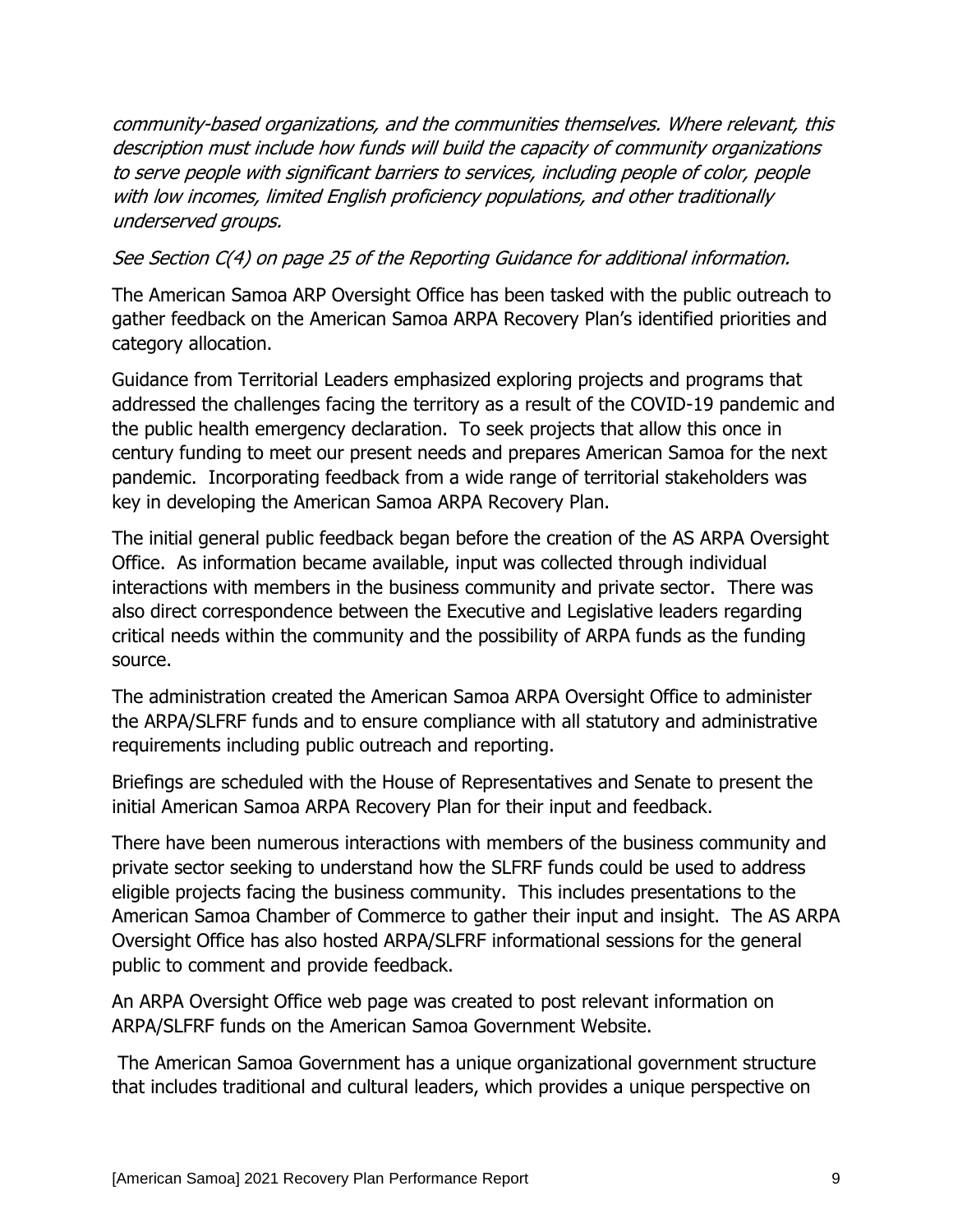village life. The Office of Samoan Affairs headed by the Secretary of Samoan Affairs and its District Governors leadership structure allows for information dissemination in a culturally unique way.

The ARPA Oversight Office has conducted individual meetings with semi-autonomous Authorities of government which includes our utilities for their valuable input.

The ARPA Oversight Office has connected with numerous non-profit and nongovernmental organizations regarding the potential uses of the ARPA/SLFRF funds. Together, a wide cross-section of the population and key stakeholders have been involved in the creation of the American Samoa ARPA Recovery Plan. Based off this collection of feedback, priorities and recommendations, the American Samoa ARPA Recovery Plan was created to meet the immediate needs of the territory as a result of the COVID-19 pandemic and the public health emergency declaration.

The American Samoa ARPA Recovery Plan includes allocation of funding to meet the diverse needs of all the residents of American Samoa. Capital investment into a new medical facility on the main island of Tutuila that serves 90%+ of the local population will dramatically improve access to healthcare and the quality of treatment available in the territory. Too often, families must endure loved ones leaving the territory to seek medical treatment unavailable in the territory creating financial and emotional harm for the patient and families. American Samoa depends on its single acute medical hospital, improving these services are of critical importance.

## **Labor Practices**

Describe workforce practices on any infrastructure projects being pursued (EC 5). How are projects using strong labor standards to promote effective and efficient delivery of high-quality infrastructure projects while also supporting the economic recovery through strong employment opportunities for workers? For example, report whether any of the following practices are being utilized: project labor agreements, community benefits agreements, prevailing wage requirements, and local hiring.

See Section C(5) on page 25 of the Reporting Guidance for additional information.

## **Labor Practices**

Describe workforce practices on any infrastructure projects being pursued (EC 5). How are projects using strong labor standards to promote effective and efficient delivery of high-quality infrastructure projects while also supporting the economic recovery through strong employment opportunities for workers? For example, report whether any of the following practices are being utilized: project labor agreements, community benefits agreements, prevailing wage requirements, and local hiring.

See Section C(5) on page 25 of the Reporting Guidance for additional information.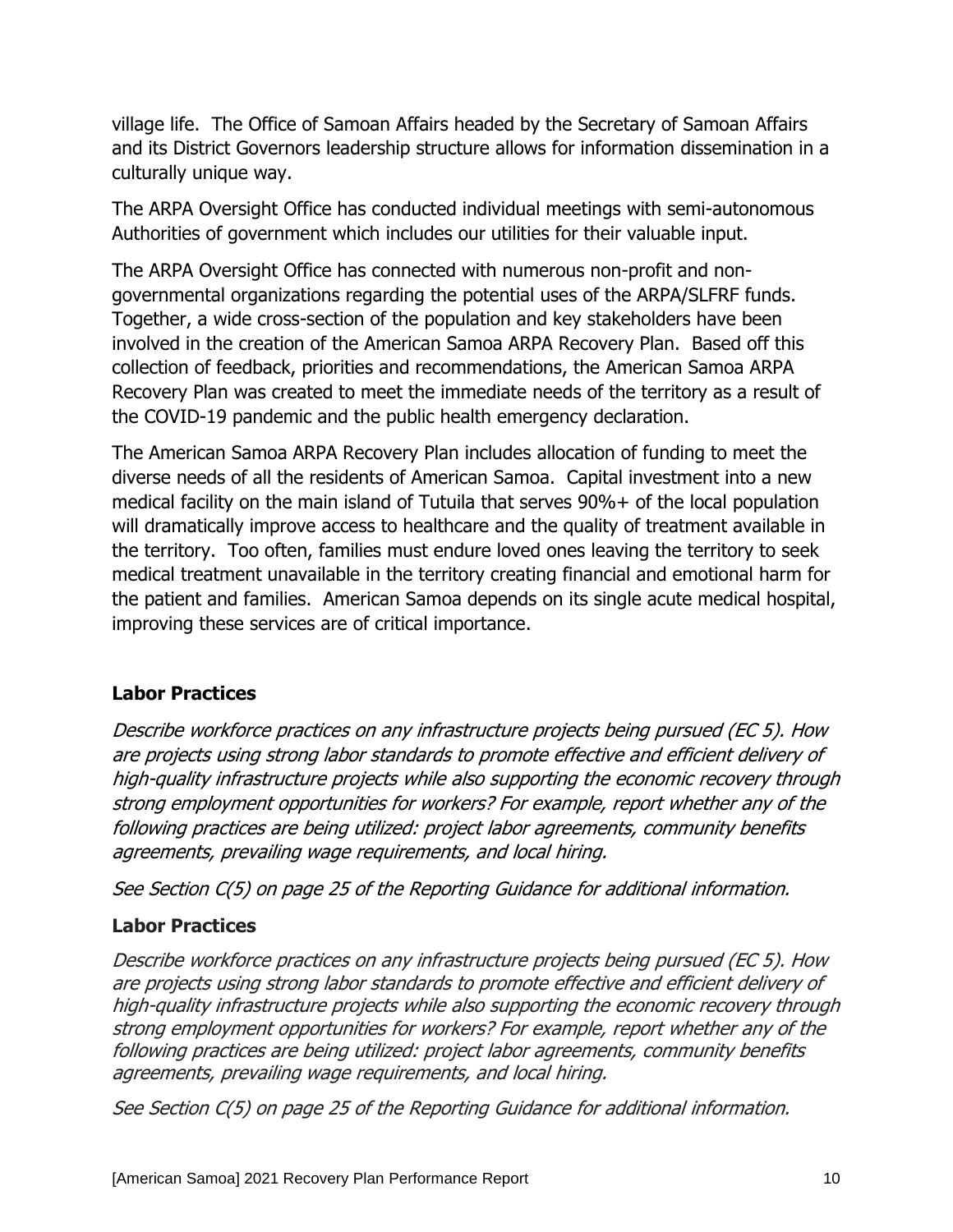American Samoa has required clauses in procurement contracts that address implementing strong labor standards as well as supporting economic recovery. These are well-established and will be included in all contracts for infrastructure projects using ARPA funds. The American Samoa Government, American Samoa Power Authority, and American Samoa Telecommunications Authority will be required to include these provisions, which ensures that no matter which agency is leading the project, the requirements will be consistent.

Below are the required contract provisions:

| <b>CLAUSE</b>                                                    | <b>REQUIRED BY</b><br><b>AMERICAN SAMOA</b><br><b>ADMINISTRATIVE</b><br><b>CODE</b> | <b>APPLIES TO</b>                                                                                                                               |
|------------------------------------------------------------------|-------------------------------------------------------------------------------------|-------------------------------------------------------------------------------------------------------------------------------------------------|
| <b>EQUAL OPPORTUNITY</b>                                         | $10.0250(d)(3)$ , $10.0260(c)$                                                      | All Contracts in excess of<br>\$10,000                                                                                                          |
| DAVIS BACON ACT                                                  | 10.0250(d)(5)                                                                       | Construction contracts that<br>exceed \$2,000 and when<br>required by federal grant<br>program legislation                                      |
| <b>CONTRACT WORK HOURS</b><br>AND SAFETY STANDARDS<br><b>ACT</b> | 10.0250(D)(6); 10.0260(D)                                                           | Construction contracts in<br>excess of $$2,000$ or<br>contracts in excess of<br>\$2,500 which involve<br>employment of mechanics<br>or laborers |
| <b>CLEAN AIR AND WATER</b>                                       | $10.0250(d)(7)$ ; 10.0260(f)                                                        | All contracts over<br>\$100,000 (unless<br>requirement has been<br>waived by EPA)                                                               |

In addition to the above required clauses, ASG Procurement Rules give preference to local bidders in construction projects. For contracts valued at \$50,000 or less, only local bidders are allowed to participate. For those greater than \$50,000, local bidders are given specified add-on percentages. This local preference leads to a greater number of local employees and overall income that is much needed in the Territory. This policy has a direct effect on local stimulation of the economy.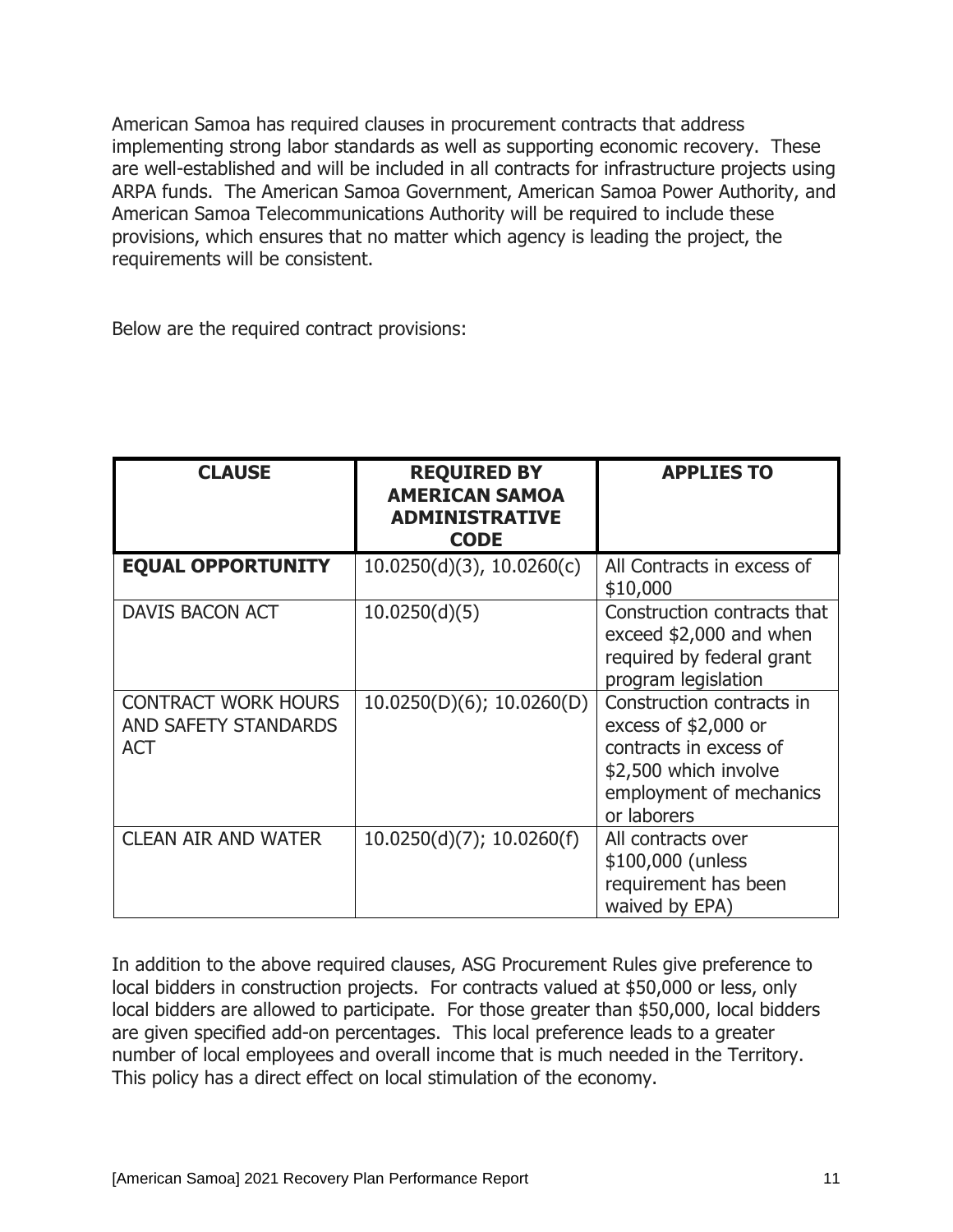## **Use of Evidence**

Identify whether SLFRF funds are being used for evidence-based interventions and/or if projects are being evaluated through rigorous program evaluations that are designed to build evidence. Specifically, in this section, recipients should describe their overall approach for using evidence and evaluation, including how a Learning Agenda (either narrowly focused on SLFRF or broadly focused on the recipient's broader policy agenda) could support their overarching evaluation efforts in order to create an evidencebuilding strategy for their jurisdiction. However, detailed evidence information for each project should be included in the Project Inventory (see details in the Project Inventory section below).

See Section C(6) on page 26 of the Reporting Guidance for additional information.

## **Use of Evidence**

Identify whether SLFRF funds are being used for evidence-based interventions and/or if projects are being evaluated through rigorous program evaluations that are designed to build evidence. Specifically, in this section, recipients should describe their overall approach for using evidence and evaluation, including how a Learning Agenda (either narrowly focused on SLFRF or broadly focused on the recipient's broader policy agenda) could support their overarching evaluation efforts in order to create an evidencebuilding strategy for their jurisdiction. However, detailed evidence information for each project should be included in the Project Inventory (see details in the Project Inventory section below).

See Section C(6) on page 26 of the Reporting Guidance for additional information.

The American Samoa Government has established an Oversight Office responsible for administering and managing the ARPA funds as well as vetting the eligible projects. Part of the responsibilities of the Office is to evaluate the eligibility and need for each project.

The process for evaluation/vetting begins with the lead government agency or organization submitting a project proposal that must include specific information about the necessity of the project. The Oversight Office staff is then responsible for reviewing the proposal and obtaining more information from both the lead department as well as other agencies to get a complete picture of how the project qualifies and fills a required need. For programs like behavioral health and other public health outreach endeavors, data showing current resources, identified targeted groups, and other information showing the need created/exacerbated by the pandemic are required to evaluate the projects.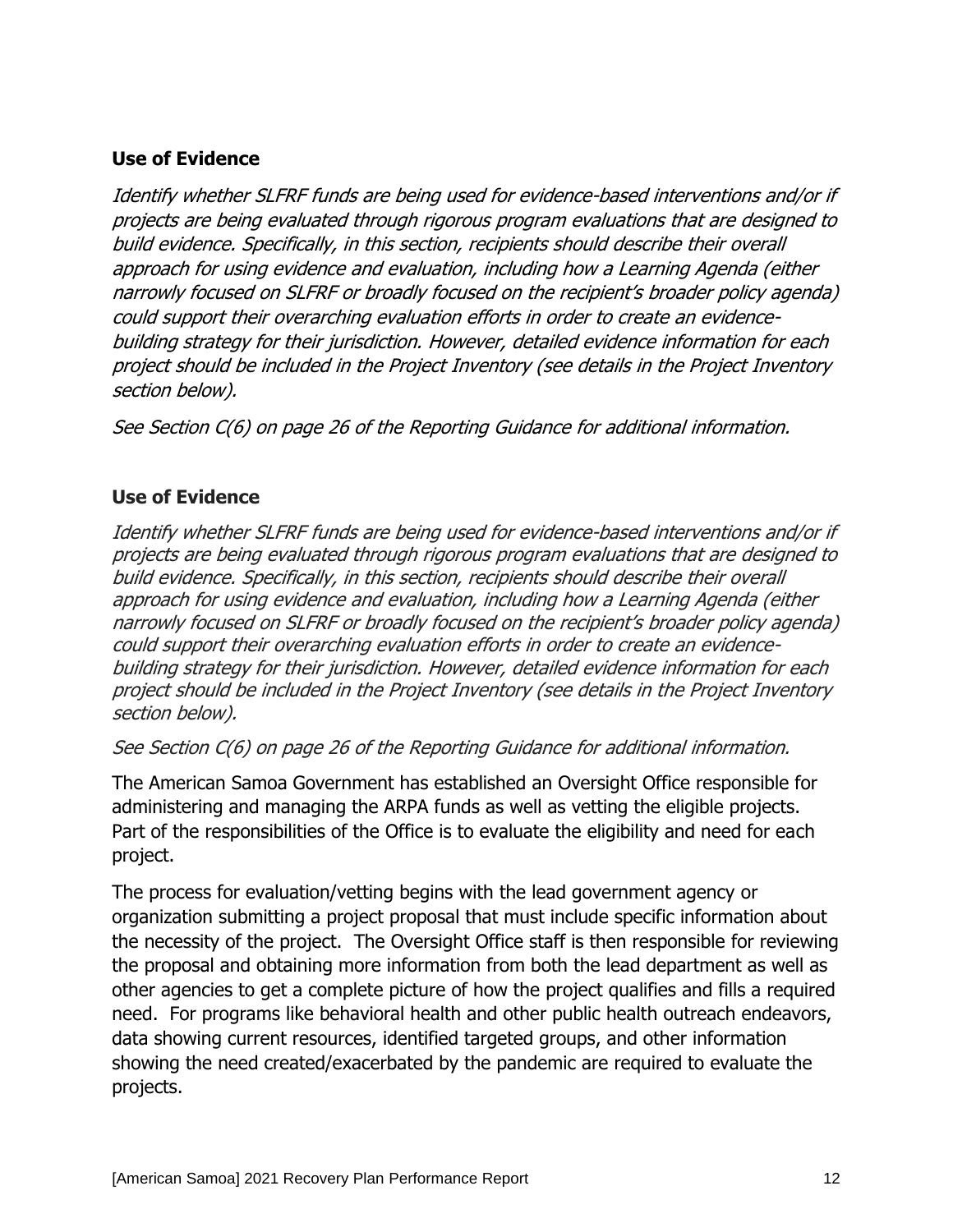A Learning Agenda would be helpful in focusing attention on areas of need so that the funds are most effectively used. Currently, ASG has not been using a Learning Agenda. The development of one would help keep the attention on the areas of most need and assist in formulating the programs accordingly. However, unlike many other jurisdictions, American Samoa's needs can be extremely fundamental. For example, after decades of limited resources, the only hospital serving 52,000 residents will need to expand to sufficiently address factors that make the population more susceptible to poor outcomes with regard to COVID-19. In short, the only way to address this is to expand healthcare capacity by investing in new facilities that will increase the capacity from 124 beds to a number far greater. The knowledge of this necessity has long been apparent and captured in data over the years, so the necessity of a tool like a Learning Agenda for a project like this is far less significant.

American Samoa does seek out the most information and data it can find to support its evaluation efforts. Obtaining this data is critical to the mission of the Oversight Office, which is ensuring that funds are used in accordance with the Act and fill the needs made worse by the pandemic.

## **Table of Expenses by Expenditure Category**

In this section, list the amount of funds used in each Expenditure Category. The table should include cumulative expenses to date within each category, and the additional amount spent within each category since the last annual Recovery Plan.

Jurisdictions may modify the table as needed by deleting unused rows where they have not expended any funds or by adding columns to more clearly characterize their program expenditures over time.

For the initial Recovery Plan, the amounts listed for "Cumulative expenditures to date" and "Amount spent since last Recovery Plan" will be equal.

|         | <b>Category</b>                                                                                         | <b>Proposed</b><br><b>Allocation to</b><br>$date($ \$) | <b>Amount spent</b><br>since last<br><b>Recovery Plan</b> |
|---------|---------------------------------------------------------------------------------------------------------|--------------------------------------------------------|-----------------------------------------------------------|
|         | Expenditure Category: Public Health                                                                     |                                                        |                                                           |
| $1.1\,$ | <b>COVID-19 Vaccination</b>                                                                             | \$5,000,000.00                                         | \$0                                                       |
| 1.2     | COVID-19 Testing                                                                                        |                                                        |                                                           |
| 1.3     | <b>COVID-19 Contact Tracing</b>                                                                         |                                                        |                                                           |
| 1.4     | Prevention in Congregate Settings (Nursing<br>Homes, Prisons/Jails, Dense Work Sites,<br>Schools, etc.) | \$5,000,000.00                                         | \$0                                                       |
| 1.5     | Personal Protective Equipment                                                                           |                                                        |                                                           |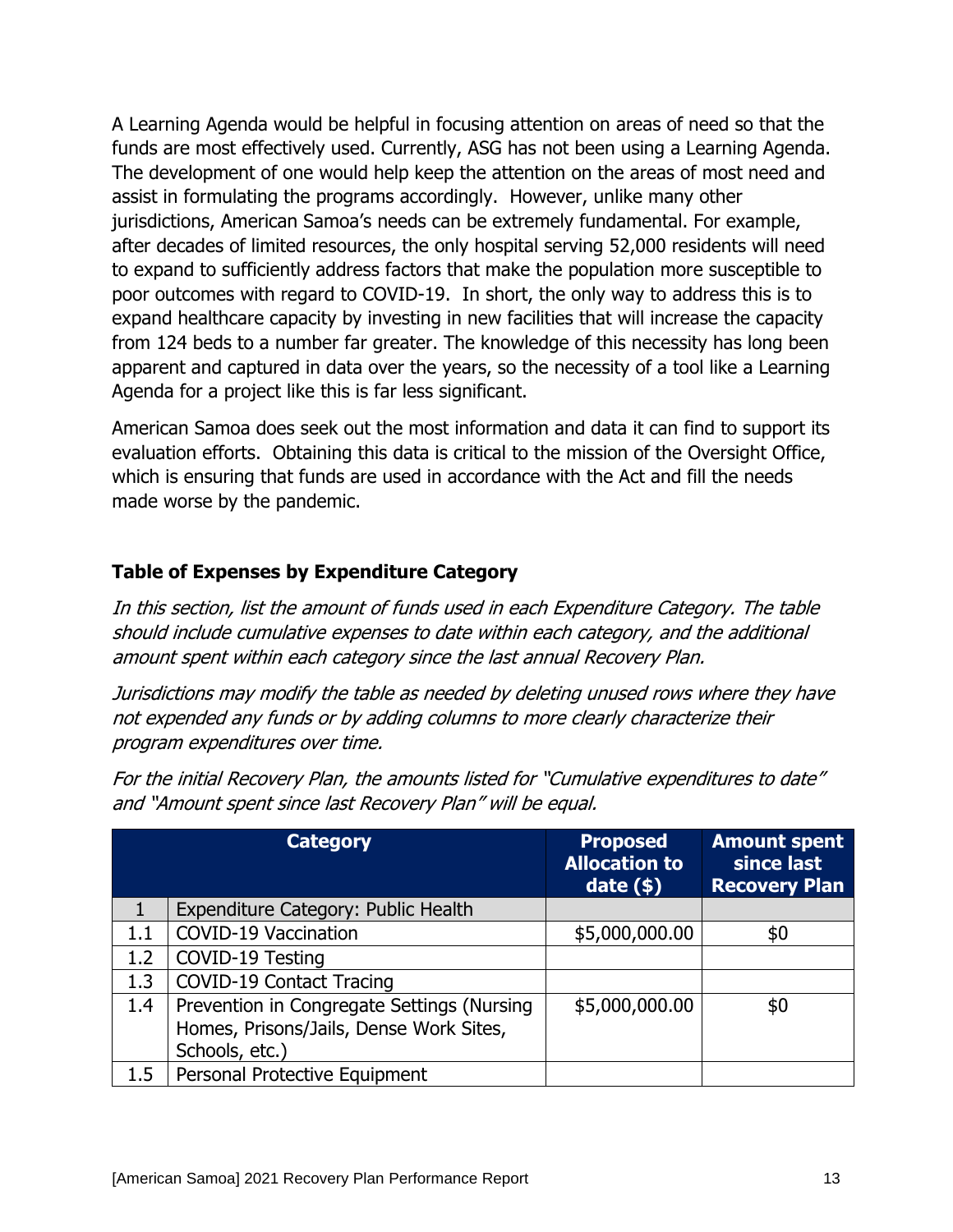|                | <b>Category</b>                                                                         | <b>Proposed</b><br><b>Allocation to</b> | <b>Amount spent</b><br>since last |
|----------------|-----------------------------------------------------------------------------------------|-----------------------------------------|-----------------------------------|
|                |                                                                                         | date $(*)$                              | <b>Recovery Plan</b>              |
| 1.6            | <b>Medical Expenses (including Alternative</b>                                          |                                         |                                   |
|                | Care Facilities)                                                                        |                                         |                                   |
| 1.7            | Capital Investments or Physical Plant                                                   | \$300,000,000.00                        | \$0                               |
|                | Changes to Public Facilities that respond to                                            |                                         |                                   |
|                | the COVID-19 public health emergency                                                    |                                         |                                   |
| 1.8            | Other COVID-19 Public Health Expenses                                                   | \$10,000,000.00                         | \$0                               |
|                | (including Communications, Enforcement,                                                 |                                         |                                   |
| 1.9            | Isolation/Quarantine)                                                                   |                                         |                                   |
|                | Payroll Costs for Public Health, Safety, and<br>Other Public Sector Staff Responding to |                                         |                                   |
|                | COVID-19                                                                                |                                         |                                   |
| 1.10           | <b>Mental Health Services</b>                                                           | \$24,000,000.00                         | \$0                               |
| 1.11           | <b>Substance Use Services</b>                                                           |                                         |                                   |
| 1.12           | <b>Other Public Health Services</b>                                                     | \$20,000,000.00                         | \$0                               |
| $\overline{2}$ | <b>Expenditure Category: Negative Economic</b>                                          |                                         |                                   |
|                | Impacts                                                                                 |                                         |                                   |
| 2.1            | Household Assistance: Food Programs                                                     |                                         |                                   |
| 2.2            | Household Assistance: Rent, Mortgage, and                                               | \$18,029,533.00                         | \$0                               |
|                | <b>Utility Aid</b>                                                                      |                                         |                                   |
| 2.3            | Household Assistance: Cash Transfers                                                    |                                         |                                   |
| 2.4            | Household Assistance: Internet Access                                                   |                                         |                                   |
|                | Programs                                                                                |                                         |                                   |
| 2.5            | Household Assistance: Eviction Prevention                                               |                                         |                                   |
| 2.6            | Unemployment Benefits or Cash Assistance                                                |                                         |                                   |
| 2.7            | to Unemployed Workers                                                                   |                                         |                                   |
|                | Job Training Assistance (e.g., Sectoral job-<br>training, Subsidized Employment,        |                                         |                                   |
|                | <b>Employment Supports or Incentives)</b>                                               |                                         |                                   |
| 2.8            | Contributions to UI Trust Funds*                                                        |                                         |                                   |
| 2.9            | <b>Small Business Economic Assistance</b>                                               | \$56,234,176.00                         | \$0                               |
|                | (General)                                                                               |                                         |                                   |
| 2.10           | Aid to nonprofit organizations                                                          |                                         |                                   |
| 2.11           | Aid to Tourism, Travel, or Hospitality                                                  | \$10,000,000.00                         | \$0                               |
| 2.12           | Aid to Other Impacted Industries                                                        |                                         |                                   |
| 2.13           | <b>Other Economic Support</b>                                                           | \$35,000,000.00                         | \$0                               |
| 2.14           | Rehiring Public Sector Staff                                                            |                                         |                                   |
| $\overline{3}$ | Expenditure Category: Services to                                                       |                                         |                                   |
|                | Disproportionately Impacted Communities                                                 |                                         |                                   |
| 3.1            | <b>Education Assistance: Early Learning</b>                                             |                                         |                                   |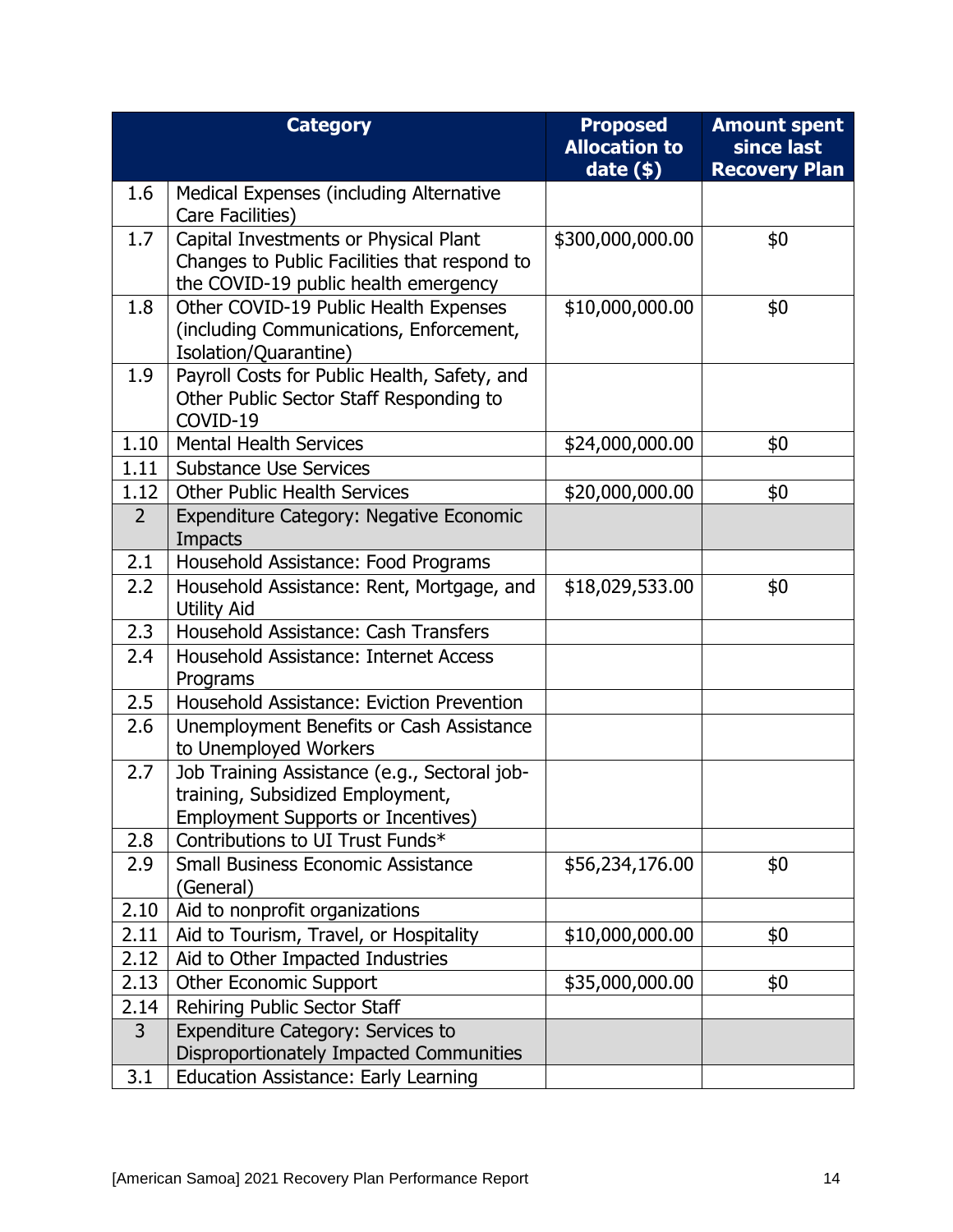|                | <b>Category</b>                                                                                             | <b>Proposed</b><br><b>Allocation to</b><br>date $(*)$ | <b>Amount spent</b><br>since last<br><b>Recovery Plan</b> |
|----------------|-------------------------------------------------------------------------------------------------------------|-------------------------------------------------------|-----------------------------------------------------------|
| 3.2            | Education Assistance: Aid to High-Poverty<br><b>Districts</b>                                               |                                                       |                                                           |
| 3.3            | <b>Education Assistance: Academic Services</b>                                                              |                                                       |                                                           |
| 3.4            | Education Assistance: Social, Emotional,<br>and Mental Health Services                                      |                                                       |                                                           |
| 3.5            | <b>Education Assistance: Other</b>                                                                          |                                                       |                                                           |
| 3.6            | Healthy Childhood Environments: Child<br>Care                                                               |                                                       |                                                           |
| 3.7            | Healthy Childhood Environments: Home<br><b>Visiting</b>                                                     |                                                       |                                                           |
| 3.8            | Healthy Childhood Environments: Services<br>to Foster Youth or Families Involved in<br>Child Welfare System |                                                       |                                                           |
| 3.9.           | Healthy Childhood Environments: Other                                                                       |                                                       |                                                           |
| 3.10           | Housing Support: Affordable Housing                                                                         | \$10,000,000.00                                       | \$0                                                       |
| 3.11           | Housing Support: Services for Unhoused<br>persons                                                           |                                                       |                                                           |
| 3.12           | Housing Support: Other Housing Assistance                                                                   | \$3,732,211.00                                        | \$0                                                       |
| 3.13           | Social Determinants of Health: Other                                                                        |                                                       |                                                           |
| 3.14           | Social Determinants of Health: Community<br>Health Workers or Benefits Navigators                           |                                                       |                                                           |
| 3.15           | Social Determinants of Health: Lead<br>Remediation                                                          |                                                       |                                                           |
| 3.16           | Social Determinants of Health: Community<br><b>Violence Interventions</b>                                   |                                                       |                                                           |
| $\overline{4}$ | Expenditure Category: Premium Pay                                                                           |                                                       |                                                           |
| 4.1            | <b>Public Sector Employees</b>                                                                              |                                                       |                                                           |
| 4.2            | Private Sector: Grants to other employers                                                                   |                                                       |                                                           |
| 5 <sup>1</sup> | Expenditure Category: Infrastructure                                                                        |                                                       |                                                           |
| 5.1            | Clean Water: Centralized wastewater<br>treatment                                                            |                                                       |                                                           |
| 5.2            | Clean Water: Centralized wastewater<br>collection and conveyance                                            |                                                       |                                                           |
| 5.3            | Clean Water: Decentralized wastewater                                                                       |                                                       |                                                           |
| 5.4            | Clean Water: Combined sewer overflows                                                                       |                                                       |                                                           |
| 5.5            | Clean Water: Other sewer infrastructure                                                                     |                                                       |                                                           |
| 5.6            | Clean Water: Stormwater                                                                                     |                                                       |                                                           |
| 5.7            | Clean Water: Energy conservation                                                                            |                                                       |                                                           |
| 5.8            | Clean Water: Water conservation                                                                             |                                                       |                                                           |
| 5.9            | Clean Water: Nonpoint source                                                                                |                                                       |                                                           |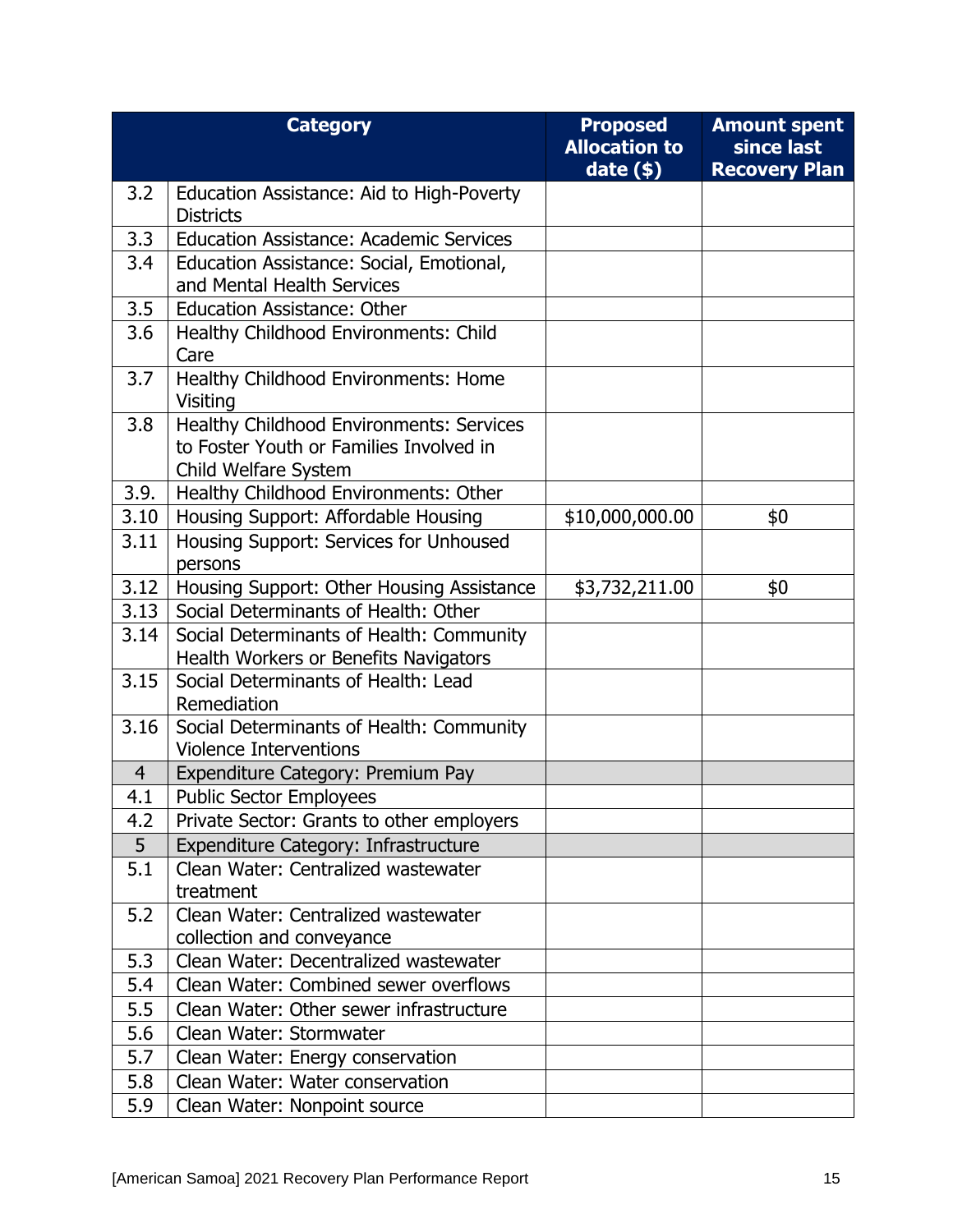|                | <b>Category</b>                                                           | <b>Proposed</b><br><b>Allocation to</b><br>$date($ \$) | <b>Amount spent</b><br>since last<br><b>Recovery Plan</b> |
|----------------|---------------------------------------------------------------------------|--------------------------------------------------------|-----------------------------------------------------------|
| 5.10           | Drinking water: Treatment                                                 |                                                        |                                                           |
| 5.11           | Drinking water: Transmission & distribution                               | \$20,000,000.00                                        | \$0                                                       |
| 5.12           | Drinking water: Transmission &<br>distribution: lead remediation          |                                                        |                                                           |
| 5.13           | Drinking water: Source                                                    |                                                        |                                                           |
| 5.14           | Drinking water: Storage                                                   |                                                        |                                                           |
| 5.15           | Drinking water: Other water infrastructure                                |                                                        |                                                           |
| 5.16           | Broadband: "Last Mile" projects                                           |                                                        |                                                           |
| 5.17           | Broadband: Other projects                                                 | \$10,000,000.00                                        | \$0                                                       |
| 6              | <b>Expenditure Category: Revenue</b><br>Replacement                       |                                                        |                                                           |
| 6.1            | <b>Provision of Government Services</b>                                   |                                                        |                                                           |
| $\overline{7}$ | <b>Administrative and Other</b>                                           | \$3,754,000.00                                         | \$0                                                       |
| 7.1            | <b>Administrative Expenses</b>                                            |                                                        |                                                           |
| 7.2            | Evaluation and data analysis                                              |                                                        |                                                           |
| 7.3            | Transfers to Other Units of Government                                    |                                                        |                                                           |
| 7.4            | <b>Transfers to Nonentitlement Units</b><br>(States and Territories only) |                                                        |                                                           |

See Section C(7) on page 27 of the Reporting Guidance for additional information.

### Project Inventory

In this section, jurisdictions should provide a description of each project undertaken. See Section C(8) on page 27 of the Reporting Guidance for additional information. Below is an example of how to present the information noted in the Reporting Guidance, which incorporates project details as well as evidence and performance measure information outlined in the relevant sections above. This information should be replicated for all of the jurisdiction's projects.

#### **Example Project**

Project [Identification Number]: [Project Name] Funding amount: [Funding amount] Project Expenditure Category: [Category number, Category Name]

Project overview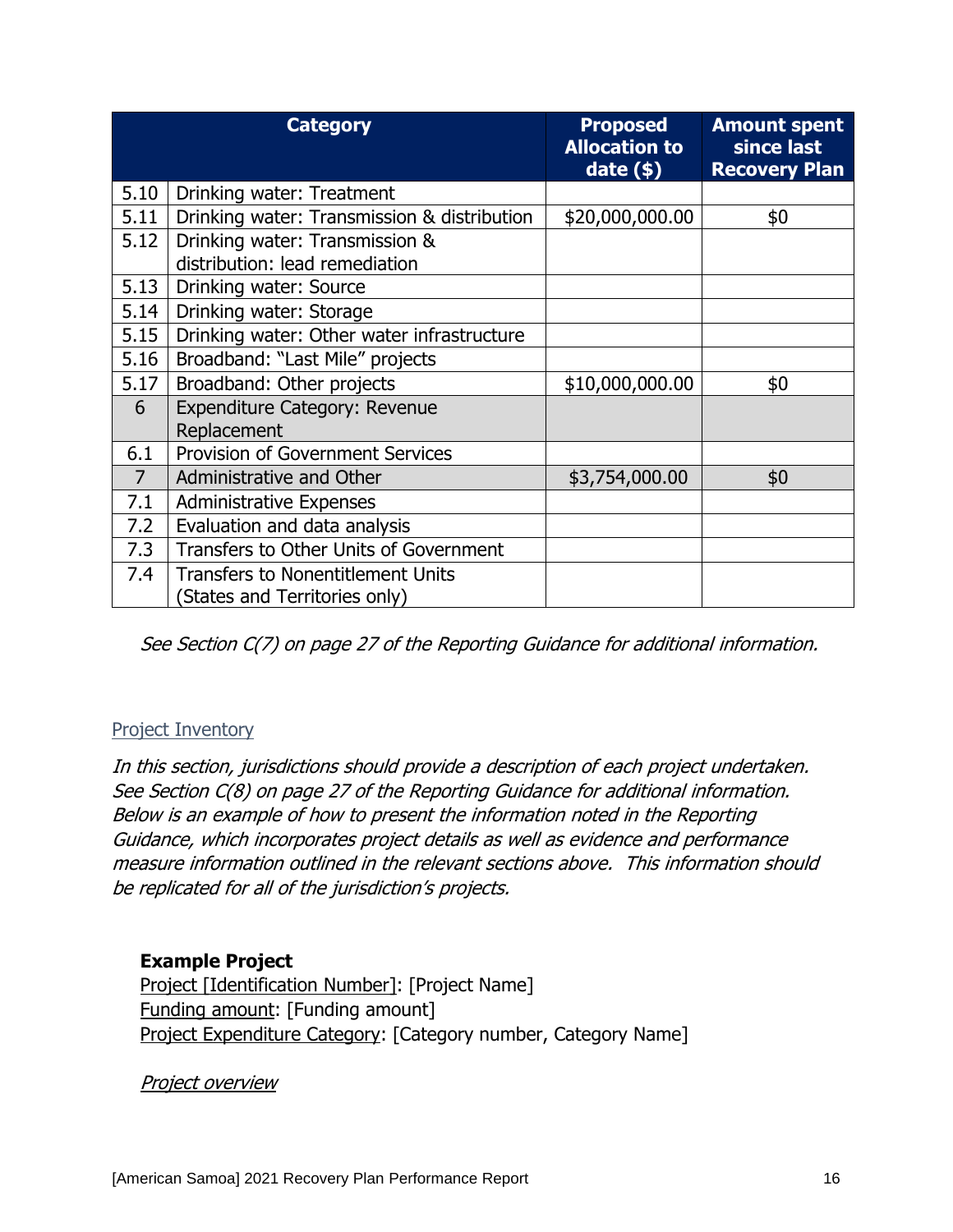- A description of the project that includes an overview of the main activities of the project, the approximate timeline, primary delivery mechanisms and partners, if applicable, and intended outcomes.
- Link to the website of the project if available
- How project contributes to addressing climate change (for infrastructure projects under EC 5)

## Use of Evidence

- Briefly describe the goals of the project, and whether SLFRF funds are being used for evidence-based interventions, the evidence base for the interventions, and/or if projects are being evaluated through rigorous program evaluations that are designed to build evidence. If a recipient is conducting a program evaluation in lieu of reporting the amount of spending on evidence-based interventions, they must describe the evaluation design (see Reporting Guidance for additional details that should be included).
- Identify the dollar amount of the total project spending that is allocated towards evidence-based interventions for each project in the Public Health (EC 1), Negative Economic Impacts (EC 2), and Services to Disproportionately Impacted Communities (EC 3) Expenditure Categories.

## **ARPA Project Name: American Samoa Vaccination Program (ASVP) ARPA FUND AMOUNT:\$5,000,000.00**

**1.1 COVID-19 Vaccination**

**Department of Health, Office of Samoan Affairs, Department of Treasury & Office of the Governor**

## **Timeline for implementation: 0-6 months Overview**

American Samoa is approaching phase two of its plans to reopen our borders. Our health experts and medical professionals agree that protection for our most vulnerable population and the general welfare of all residents is best achieved by reaching 80% vaccination for the territory's total population.

The ASVP will include funding the \$100 per dose vaccination incentive plan will help American Samoa reach its targeted goal of 80% vaccination territory-wide. It is estimated that American Samoa is 20,000 shots from achieving 100% vaccination of the eligible population.

The Vaccination campaign will utilize the village leadership under the Secretary of Samoan Affairs and the Office of Samoan Affairs to deliver important COVID-19 facts and benefits of vaccinations by going door to door to reach villagers and their families. This will be critical in achieving our territorial vaccination goal. Village Pulenu'u's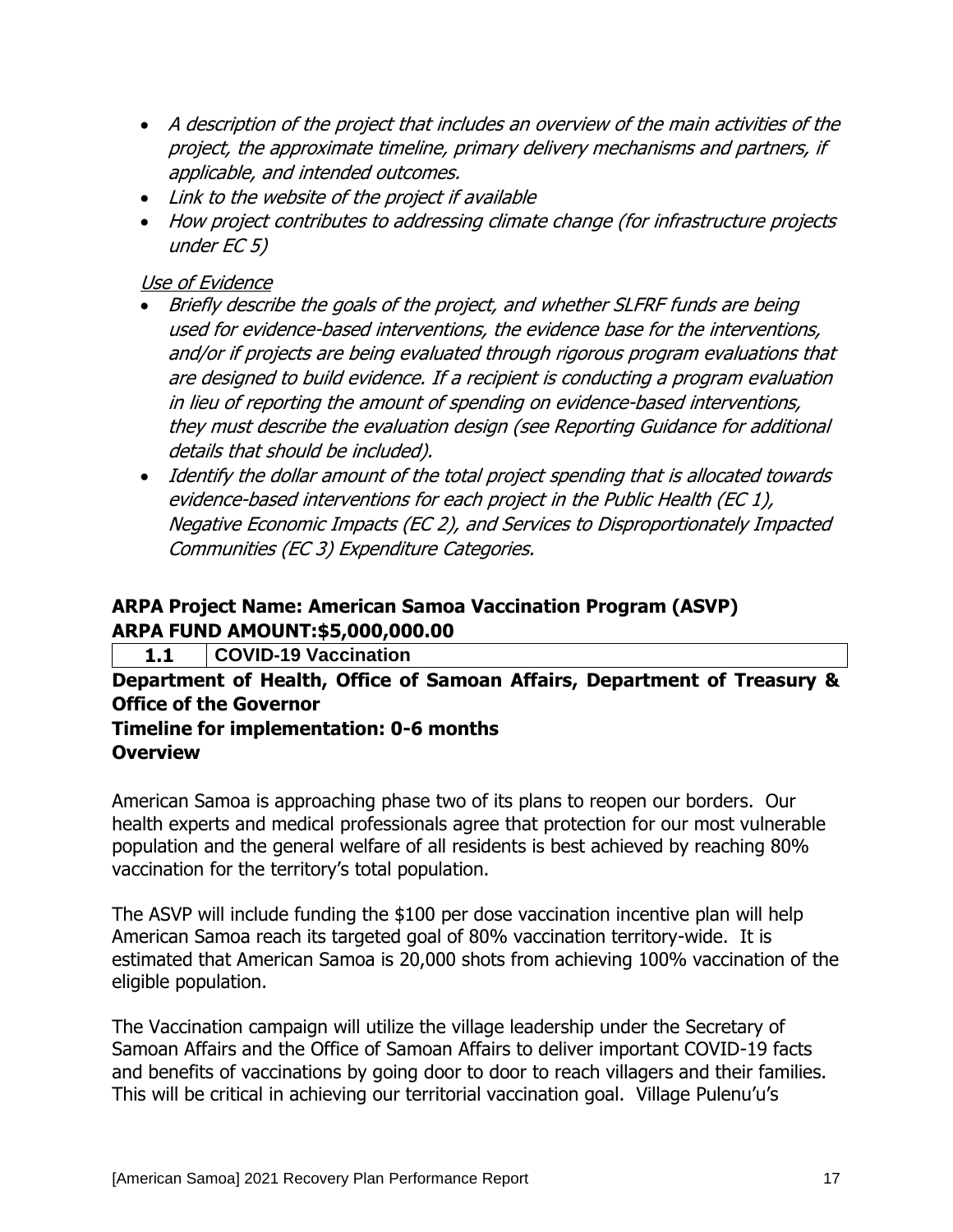(village mayors) will collect data on the number of houses and villagers visited to track effectiveness of the covid information campaign.

## **ARPA Project Name: American Samoa Repatriation Program (ASRP) ARPA FUND AMOUNT:\$10,000,000.00**

**1.8 Other COVID-19 Public Health Expenses (including Communications, Enforcement, Isolation/Quarantine)**

## **Department of Health, Department of Homeland Security, Medicaid Office & Office of the Governor**

**Timeline for implementation: 0-1 year**

## **Overview**

American Samoa closed its borders as its first line of defense against the spread of the COVID-19 pandemic. Since February 2021 the American Samoa Government began its repatriation program to safely bring home stranded residents and permit much needed business, medical and military personnel to travel to the territory.

The SLFRF funds will be utilized to continue this program effective after March 3, 2021. The repatriation program will support our efforts to continue the last phase of the plan and to make preparations to prepare American Samoa to reopen its borders. The repatriation program will fund quarantine, enforcement, medical, transportation, testing and monitoring and other related expenses to adhere to our established mitigation and prevention protocols to keep COVID-19 virus outside of the territory.

# **ARPA Project Name: American Samoa Safe Travels Website Design, Development and Deployment**

**ARPA FUND AMOUNT:\$8,100,000.00**

| VID-19 Test<br>∵na |
|--------------------|
|                    |

**1.3 COVID-19 Contact Tracing**

**Department of Health, Medicaid Office, Department of Legal Affairs & Office of the Governor**

**Timeline for implementation: 0-3 months (3-year active contract)** 

# **Overview**

The Safe Travels website project is a critical component of the American Samoa Governments (ASG) plans to safely reopen its borders. The Safe Travels website will provide a single solution for the multiple ASG Departments tasked to safeguard the territory during the next phase of reopening its borders to collect and track travelers' pertinent information regarding vaccinations and COVID-19 test results. The Safe Travels website will be a multi-year contract to ensure American Samoa maintains the ability to track travelers into the territory. The Safe Travels program will allow for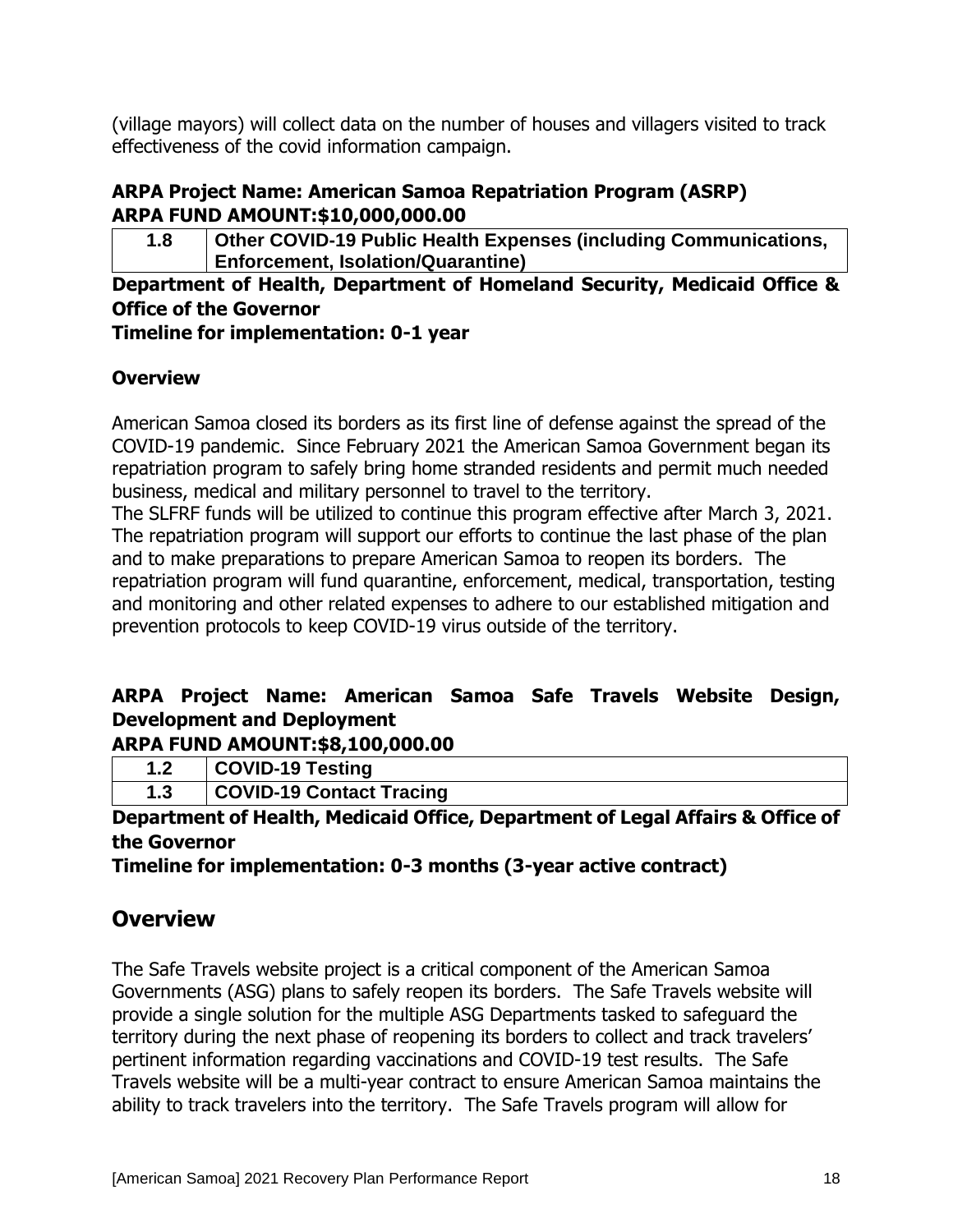vaccination data collection, contact tracing and single site for ease of use by travelers and government administration and oversight to ensure all safety protocols are followed.

# **ARPA Project Name: American Samoa Capital improvement for new medical facility and quarantine facility**

## **ARPA FUND AMOUNT:\$300,000,000.00**

1.7 Capital Investments or Physical Plant Changes to Public Facilities that respond to the COVID-19 public health emergency

# **Departments: LBJ Hospital Authority, Department of Health, Medicaid Office & Office of the Governor**

**Timeline for implementation: 2-3 years**

## **Overview**

The Border closure since the first Public Health Emergency Declaration in March 2020 has highlighted the deficiencies and lacking medical services available for the residents of American Samoa. Our limited capacity to adequately manage an outbreak of the COVID-19 virus would overwhelm our healthcare system exacerbating the existing limited services and treatment.

Our single acute medical facility with only 124 medical beds and 10 ICU beds is dangerously insufficient to address the medical needs of the territory should the COVID-19 virus pandemic reach our shores. Keeping our borders closed indefinitely is not the long-term solution and has created significant hardship for the local residents as many have been unable to meet their medical needs in the territory. Investing into a new medical facility and increasing our basic response capacity will provide American Samoa adequate response capabilities. Developing adequate quarantine facilities will allow American Samoa to reopen with the knowledge that the needed facilities to respond to the COVID-19 pandemic and the public health emergency declaration protocols.

## **ARPA Project Name: Mental Health service and facilities ARPA Funds: \$24,000,000.00**

|                                                                            | 1.10   Mental Health Services | \$24,000,000.00 |  |
|----------------------------------------------------------------------------|-------------------------------|-----------------|--|
| Department of Health, LBJ Hospital, Department of Human & Social Services, |                               |                 |  |
| <b>Medicaid Office</b>                                                     |                               |                 |  |

**Timeline for implementation: 1-2 years**

## **Overview**

Addressing the increased need for mental health services and treatment has been exacerbated during the public health emergency and border closure. To meet the needs for behavioral Health Care services and treatment exacerbated by the pandemic and respond to other public health impacts. These services include mental health treatment, substance misuse treatment, other behavioral health services, hotlines or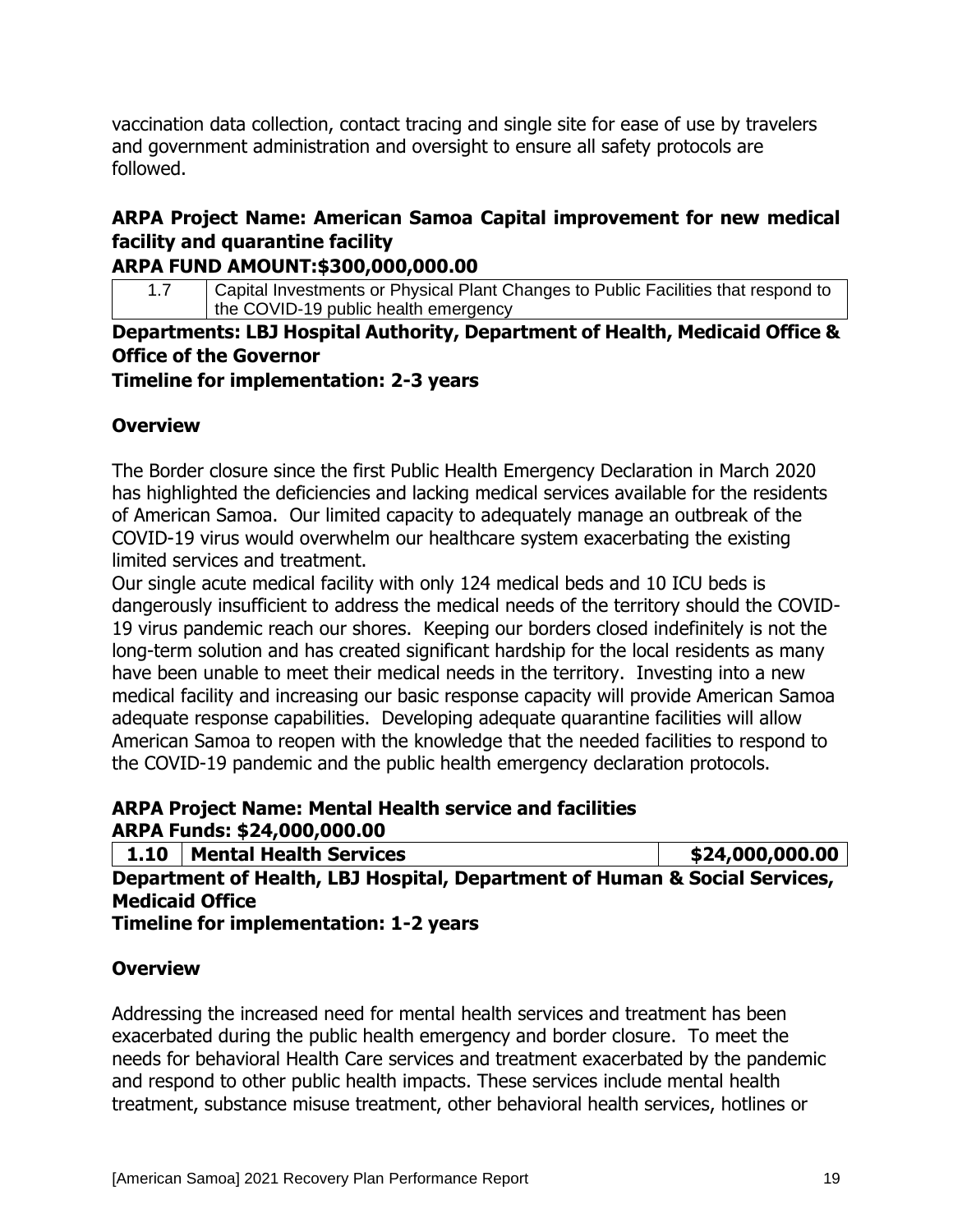warmlines, crisis intervention, overdose prevention, infectious disease prevention, and services or outreach to promote access to physical or behavioral health primary care and preventative medicine.

## **ARPA Project Name: Village Community Health Centers ARPA Funds: \$20,000,000.00**

**1.12 Other Public Health Services \$20,000,000.00 Department of Health, LBJ Hospital, Department of Human & Social Services, Medicaid Office Timeline to implementation: 1-2 years Overview,**

To improve access to basic healthcare services in the outer islands and outer villages. The investment in to the Department of Health Community Centers will allow for improved healthcare services in the Manu'a islands, Aunu'u island and the outer villages. Expanding these community centers services strengthens American Samoa's overall healthcare system. Improving health community centers to facilitate mitigation and prevention efforts for COVID–19 vaccination programs; medical care; testing; contact tracing; support for isolation or quarantine and supports vulnerable populations to access medical or public health services.

### **ARPA Project Name: Rental assistance and Homeowner assistance program**

#### **ARPA Funds: combined \$18,029,533.00**

| 2.2 | Household Assistance: Rent, Mortgage, and Utility Aid | \$18,029,533.00 |
|-----|-------------------------------------------------------|-----------------|
|     | <b>Department of Commerce</b>                         |                 |

**Overview**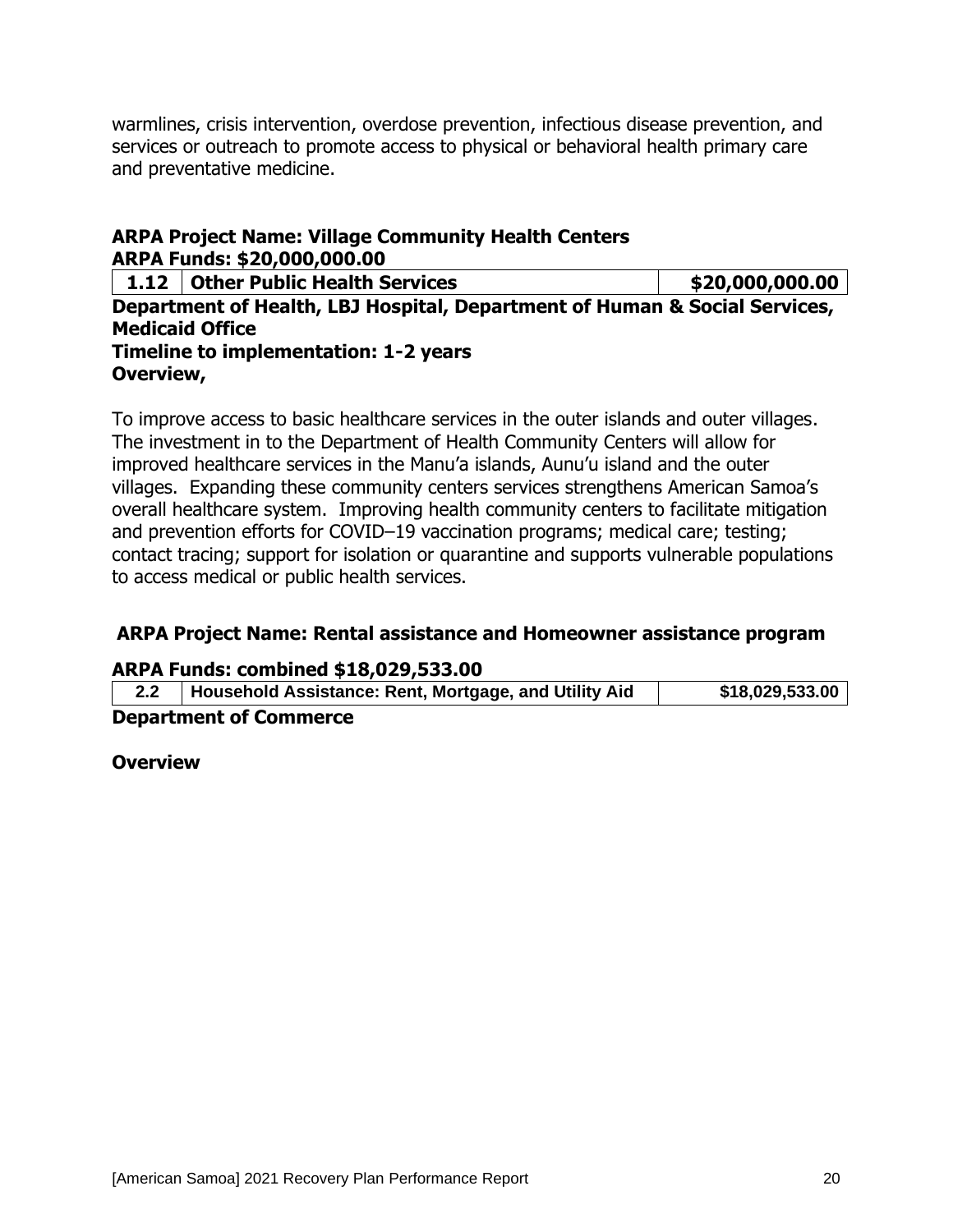| <b>Project [Identification Number]</b> | ERA 1, ERA 2                           |
|----------------------------------------|----------------------------------------|
| <b>Funding Amount</b>                  | ERA 1 - \$9, 682, 647                  |
|                                        | ERA 2 - \$8, 346, 647                  |
| <b>Project Expenditure Category</b>    | Category 2 – Negative Economic Impacts |
|                                        |                                        |

#### **Project Overview**

We expect to have the American Samoa Government (ASG) Emergency Rental Assistance Program (ERAP) rolled out by mid-September 2021.

The ASG Department of Commerce (DOC) serves as the coordinating agency for the ASG ERAP and within this reporting period has been able to hire an Assistant Director to oversee the financial aspects of this new grant program and an ERAP Coordinator to oversee application and distribution of ERAP funds to renters in the territory. DOC has plans to hire clerical staffing at a later time.

The ERAP Coordinator has been tasked with compiling a Policies & Procedures Manual for the local program. The manual will include all information currently being shared on the Treasury ERAP website and a detailed explanation of the application process and required documentation.

Our plan for the program is to mirror the U.S. Department of Housing and Urban Development (HUD) rental assistance programs where applicable. The Assistant Director has been tasked with developing our local accounts for ERA -1 and ERA -2 funding and to work directly with the ASG Department of Treasury to determine the best process for payments once the program is rolled out.

In this reporting period we have begun to develop our e-application process and the website is expected to go live in mid-August. We have planned to host workshops in different areas of the territory (Eastern, Central, and Western) to field questions and/or concerns before our website and e-application is shared with the public.

We are also working with the only utility company on island to determine the best practice moving forward in processing payments throughout the duration of the ERA program. As our program is still in the process of being rolled out, we have no further details at this time on other housing services or housing stability services. Below is the weblink to our local ERA program.

https://doc.as/planning\_grants/as-emergency-rental-assistance-program/

#### **ARPA Project Name: Non-profit & Adult care facilities program ARPA Funds: \$5,000,000.00**

| 1.4  | <b>Prevention in Congregate Settings (Nursing Homes,</b><br>Prisons/Jails, Dense Work Sites, Schools, etc.) | \$5,000,000.00 |
|------|-------------------------------------------------------------------------------------------------------------|----------------|
| 2.10 | Aid to nonprofit organizations                                                                              |                |

#### **AS ARPA Oversight Office Timeline to implementation: 3 months to 18 months**

#### **Overview**

Providing SLFRF funding for non-profit organizations that have seen a significant drop in donations and contributions to fund their humanitarian work. To provide enhancement to the only long-term adult health care facility in the territory. These capital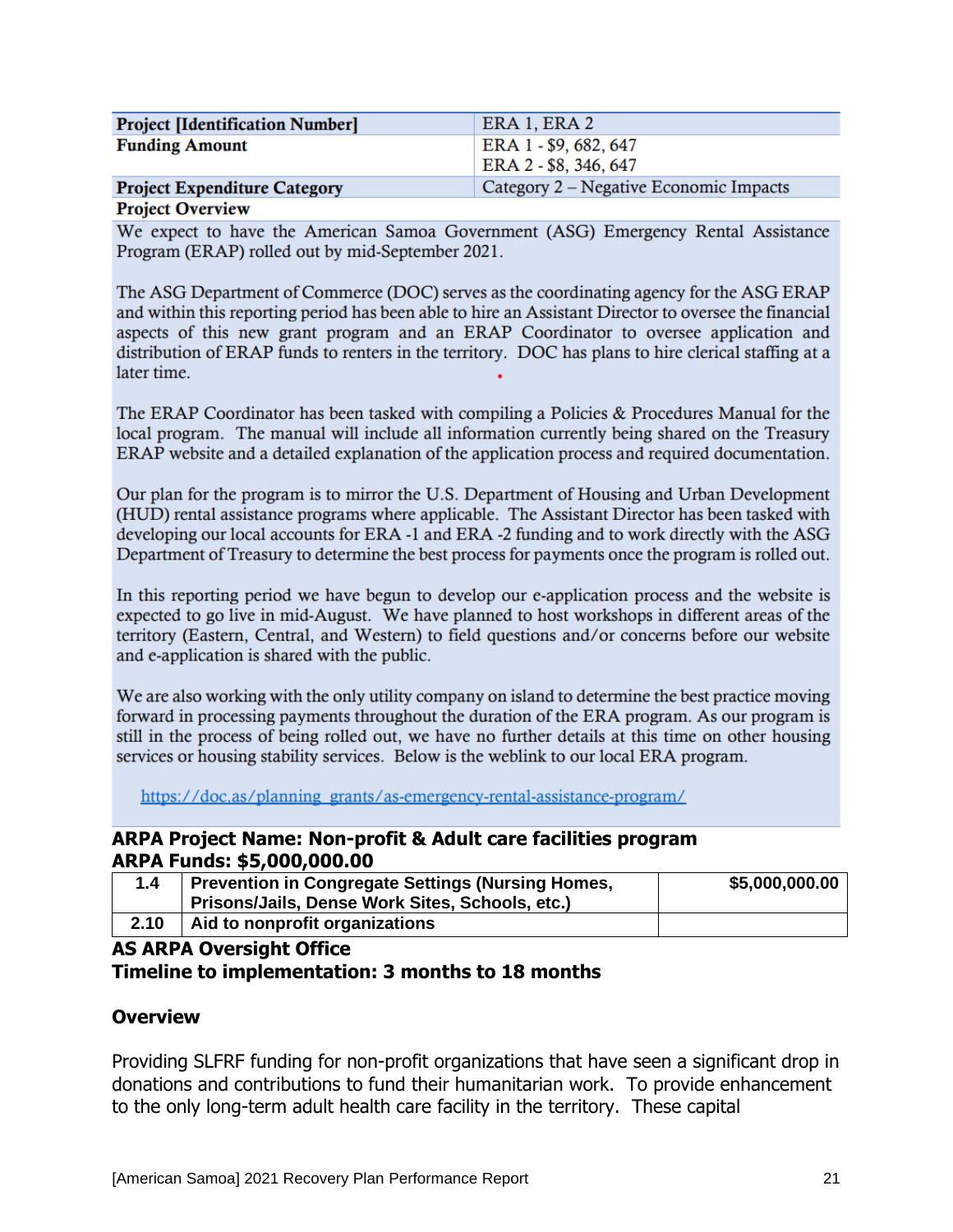improvements including home repairs, weatherization, or other needs for the lone alternate health care facility will allow for improved care and preparedness to respond the COVID-19 pandemic.

#### **ARPA Project Name: Homeowner assistance program ARPA Funds: combined \$3,732,211.00**

|                               | 3.12   Housing Support: Other Housing Assistance | \$3,732,211.00 |
|-------------------------------|--------------------------------------------------|----------------|
| <b>Department of Commerce</b> |                                                  |                |

**Timeline to implementation: 3 months to 1 year**

### **Overview**

To provide relief and assistance for Homeowners who have experienced hardship and loss of income as tenants experienced loss of income and wages.

## **ARPA Project Name: Aid to small businesses ARPA Funds: combined \$10,000,000.00**

| 2.11 | Aid to Tourism, Travel, or Hospitality | \$10,000,000.00 |
|------|----------------------------------------|-----------------|
| 2.12 | Aid to Other Impacted Industries       |                 |

### **Department of Commerce**

### **Timeline to implementation: 3 months to 1 year**

## **Overview**

To provide assistance for Small Businesses. Provide loans or grants for covering payroll, mortgages or rent, and other operating costs as a result of the public health emergency and measures taken to contain the spread of the virus.

To provide assistance to small businesses to adopt safer operating procedures, weather periods of closure, or mitigate financial hardship resulting from the COVID–19 public health emergency, including: Æ Loans or grants to mitigate financial hardship such as declines in revenues or impacts of periods of business closure, for example by supporting payroll and benefits costs, costs to retain employees, mortgage, rent, or utilities costs, and other operating costs.

Prioritizing tourism, travel & hospitality sectors and other impacted industries.

#### **ARPA Project Name: Seaport and Airport economic program ARPA Funds: combined \$35,000,000.00**

| <b>Other Economic Support</b><br>2.13 |  | \$35,000,000.00 |  |  |
|---------------------------------------|--|-----------------|--|--|
| <b>Port Authority</b>                 |  |                 |  |  |

**Timeline to implementation: 6 months to 18 months**

#### **Overview**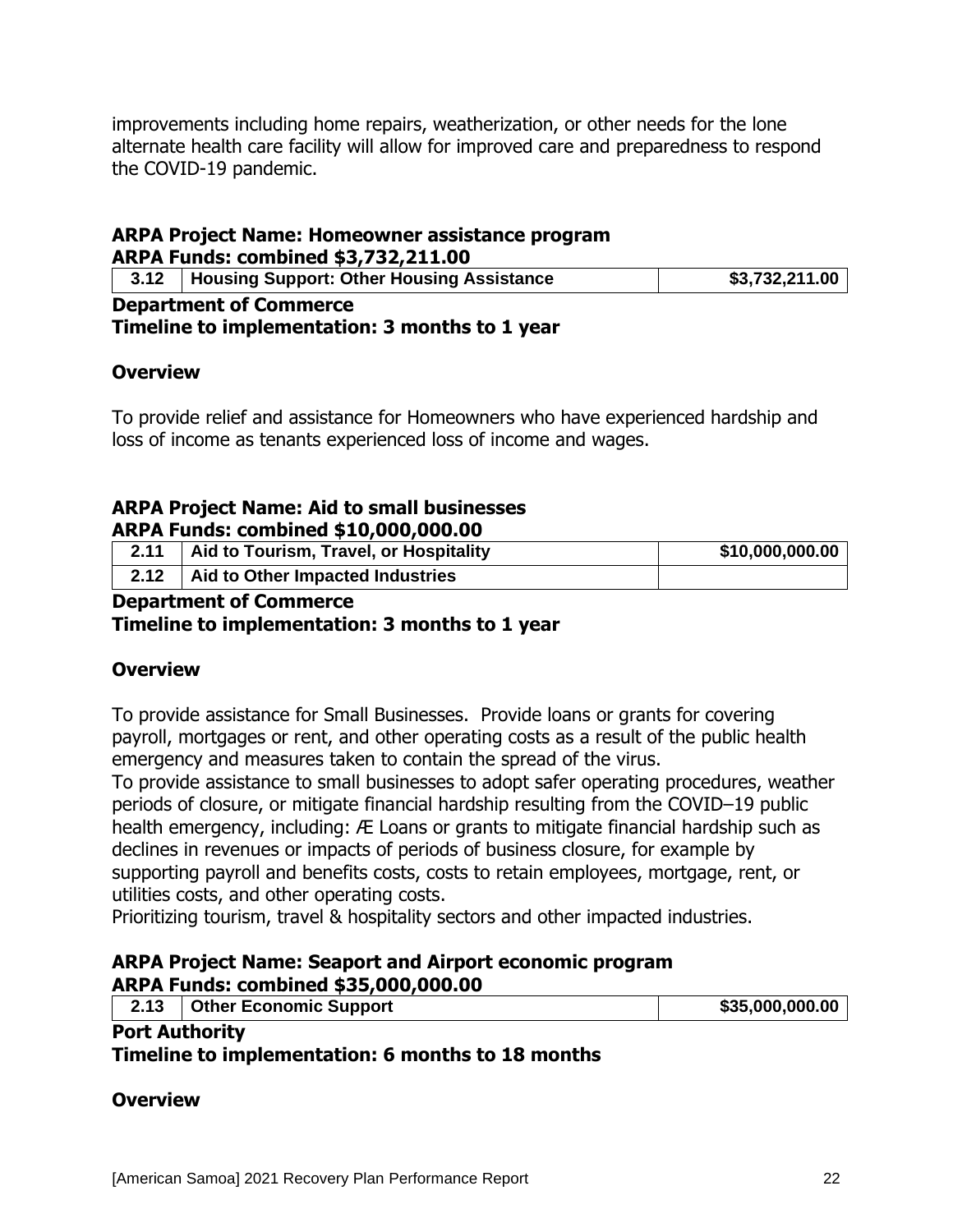The negative impact of the public health emergency declaration and the mitigation protocols was exacerbated on the operation of the lone commercial seaport and airport that handles 100% of all cargo and good and passengers into the Territory. The mitigation protocols to clear incoming commercial vessels and fishing vessels resulted in numerous delays in making basic goods, medicines, building materials and grocery items to the residents of American Samoa.

To make enhancements to these facilities will reduce the negative economic impact to businesses and promote safe operations for the clearance and inspection of incoming goods.

Improving the airport layout to meet CDC guidelines for social distancing is critical to support reopening our borders and operating our only airport to receive commercial goods and travelers.

#### **ARPA Project Name: Affordable housing program**

| 3.10   Housing Support: Affordable Housing | \$10,000,000.00 |
|--------------------------------------------|-----------------|

**Department of Commerce, ARPA Oversight Office, TBAS and DBAS Timeline to implementation: 3 months to 1 year**

#### **Overview**

Building Stronger Communities through Investments in Housing and Neighborhoods. Providing assistance and access to Affordable housing development to increase supply of affordable and high-quality living units. Developing affordable home loan program to improve communities will strengthen the community against the harm as a result of the COVID-19 pandemic.

## **ARPA Project Name: Broadband infrastructure program ARPA Funds: \$10,000,000.00**

| 5.17   Broadband: Other projects | \$10,000,000.00 |
|----------------------------------|-----------------|
|                                  |                 |

#### **Telecommunication Sector Timeline to implementation: 6 months to 18 months**

#### **Overview**

Developing and expanding the territory's bandwidth capacity and connectivity are crucial components to responding to the COVID-19 pandemic and pour public health emergency declaration.

Improving upload and download speed is critical for educational and commercial purposes. The outer villages and outer islands are already susceptible to frequent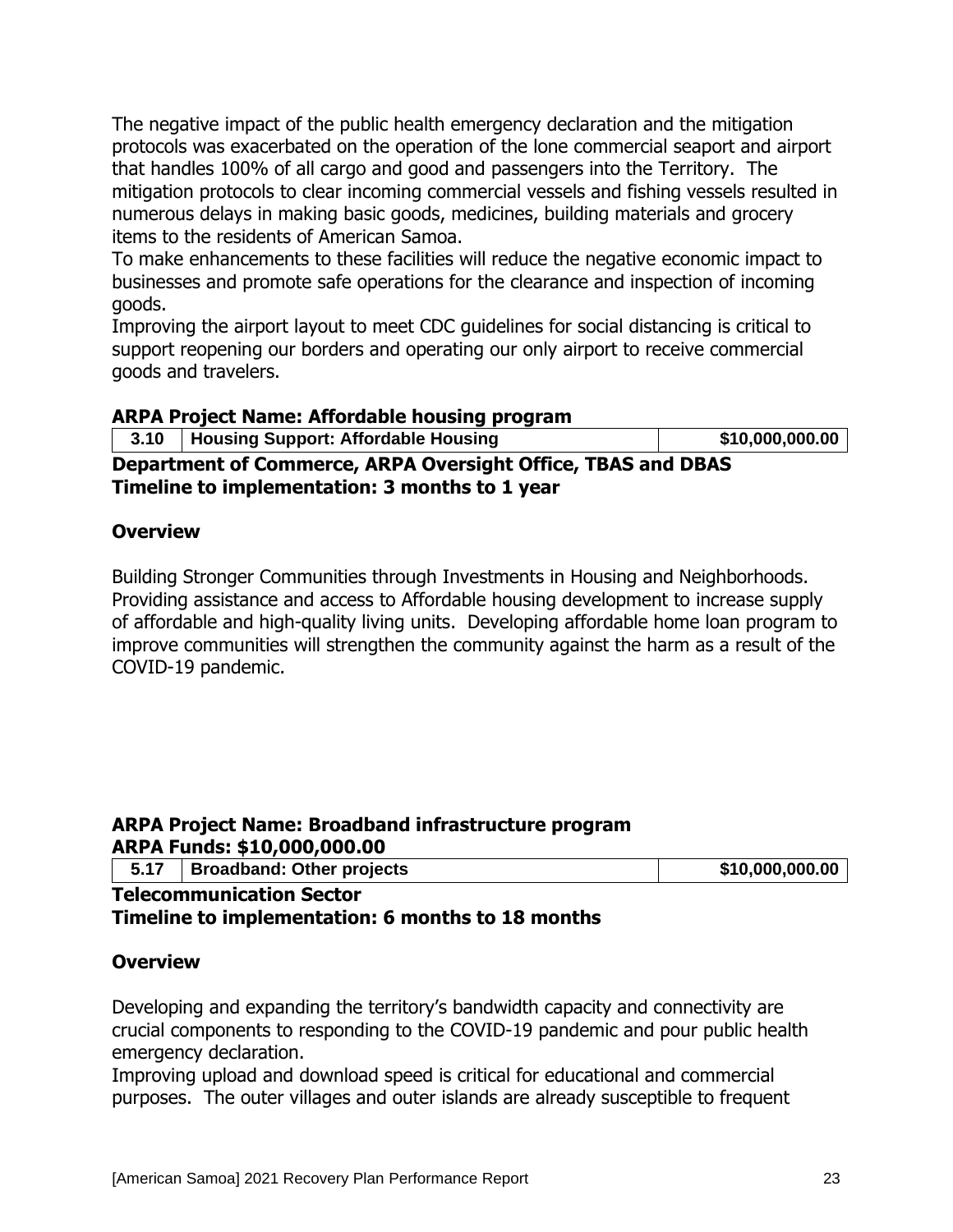connectivity interruptions, improving internet capabilities through the local service providers will provide the connectivity foundation needed to effectively respond to the mitigation and prevention protocols.

## **ARPA Project Name: Clean Water: transmission & Distribution program ARPA Funds: \$20,000,000.00**

| 5.11        | Drinking water: Transmission & distribution |  | \$20,000,000.00 |
|-------------|---------------------------------------------|--|-----------------|
| <b>ASPA</b> |                                             |  |                 |

### **Timeline to implementation: 6 months to 1 year**

## **Overview**

To improve a failing water distribution system first commissioned over 50 years ago. It is estimated that the current water transmission piping system loses 60% due to leaks, deteriorating pipes and breakdown of the distribution system. American Samoa has been under a boil water notice for over ten years throughout most of the territory. SLFRF funding for this water infrastructure program will assist American Samoa to providing clean drink water.

#### **ARPA Project Name: ARPA Oversight Office Administration program ARPA Funds: \$3,754,000.00**

|                                             | <b>Administrative and Other</b> | \$3,754,000.00 |
|---------------------------------------------|---------------------------------|----------------|
| <b>American Samoa ARPA Oversight Office</b> |                                 |                |

**Timeline to implementation: 0-3 months (duration 4 fiscal years)**

## **Overview**

The ARPA Oversight Office administrative program will support the effective and transparent use of ARPA funds in American Samoa. Having adequate review and oversight for these funds are fundamental to fiscal responsibility and accountability. The ARPA Oversight Office administration program will provide the leadership in the American Samoa Government guidance and advise as to determining eligibility of various programs and projects and to work with key community stakeholders to develop a territorial ARPA Recovery Plan that serves all the residents of American Samoa. The ARPA Oversight Office will also be responsible for all SLFRF compliance and reporting requirements.

### Performance Report

• For the Project Inventories in Section 8, include key performance indicators for your jurisdiction's major SLFRF funded projects. Report key performance indicators for each project, or group projects with substantially similar goals and the same outcome measures. Jurisdictions may choose to include some indicators for each individual project as well as crosscutting indicators. Include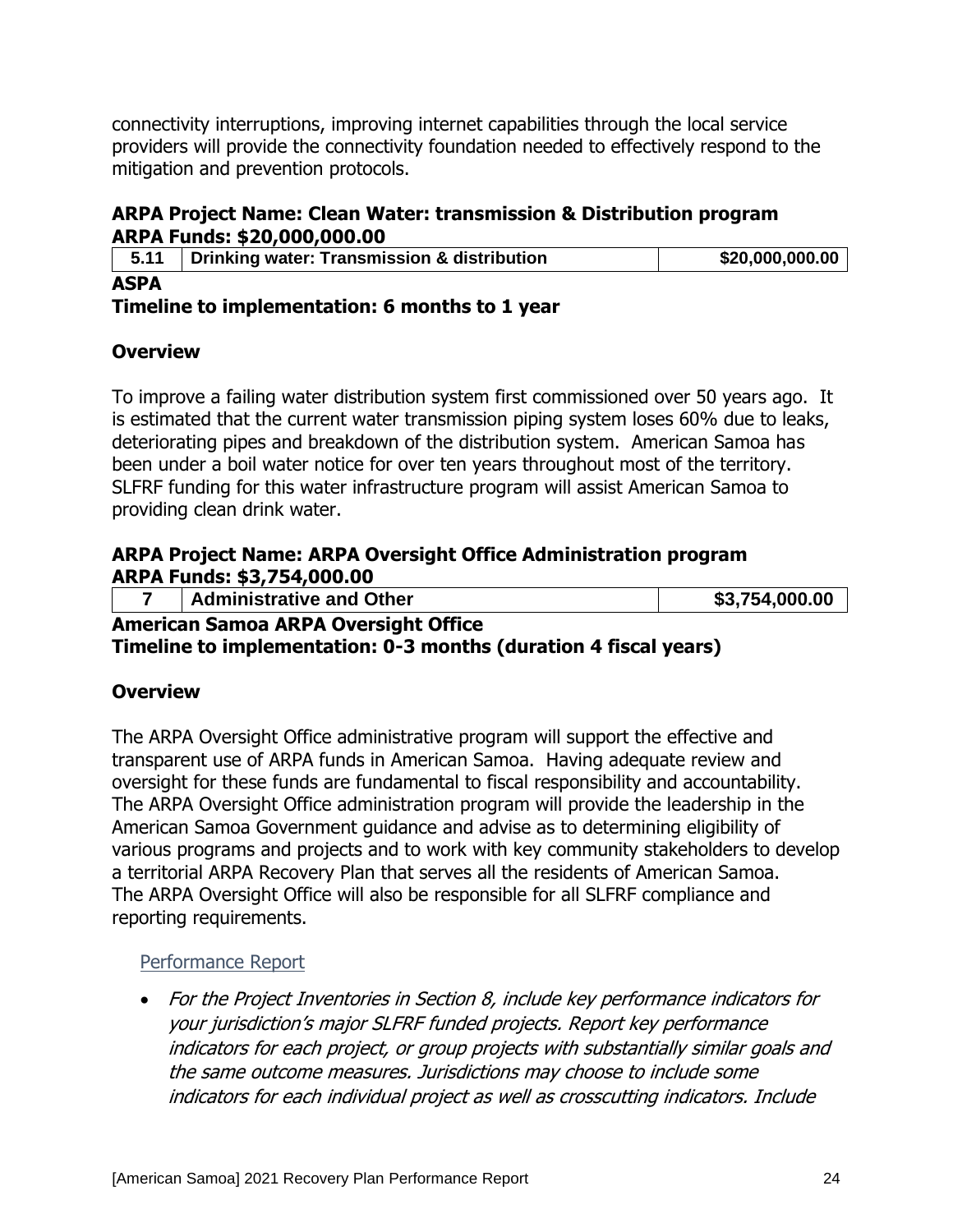both output and outcome measures. See Section C(9) on page 27 of the Reporting Guidance for additional information.

- In addition, you must include the mandatory performance indicators if your jurisdiction has projects in the relevant areas (this information may be included in each recipient's Recovery Plan as they determine most appropriate). Provide data disaggregated by race, ethnicity, gender, income, and other relevant factors, if possible. Data should be presented in a table and each annual report should include updated data for the performance period as well as prior period data.
	- a. Household Assistance (EC 2.2 & 2.5) and Housing Support (EC 3.10-3.12):
		- Number of people or households receiving eviction prevention services (including legal representation)
		- Number of affordable housing units preserved or developed
	- b. Negative Economic Impacts (EC 2):
		- Number of workers enrolled in sectoral job training programs
		- Number of workers completing sectoral job training programs
		- Number of people participating in summer youth employment programs
	- c. Education Assistance (EC 3.1-3.5):
	- Number of students participating in evidence-based tutoring programs
	- d. Healthy Childhood Environments (EC 3.6-3.9):
		- Number of children served by childcare and early learning (preschool/pre-K/ages 3- 5)
		- Number of families served by home visiting

See Section C(10) on page 27 of the Reporting Guidance for additional information.

## **OVERVIEW**

American Samoa is still in the mobilization phase of ARPA Oversight Office rollout plans. Currently, no data to report as required under section 8 for project inventories. Future reporting will include required data as outlined in the SLFRF Compliance and Reporting Guidelines. American Samoa does expect to see a significant positive impact to the total number of jobs created and the overall positive economic impact of the ARPA/SLFRF funds will provide for American Samoa as a result of the COVID-19 pandemic and the mitigation protocols under the public health emergency declaration.

Ineligible Activities: Tax Offset Provision (States and territories only)